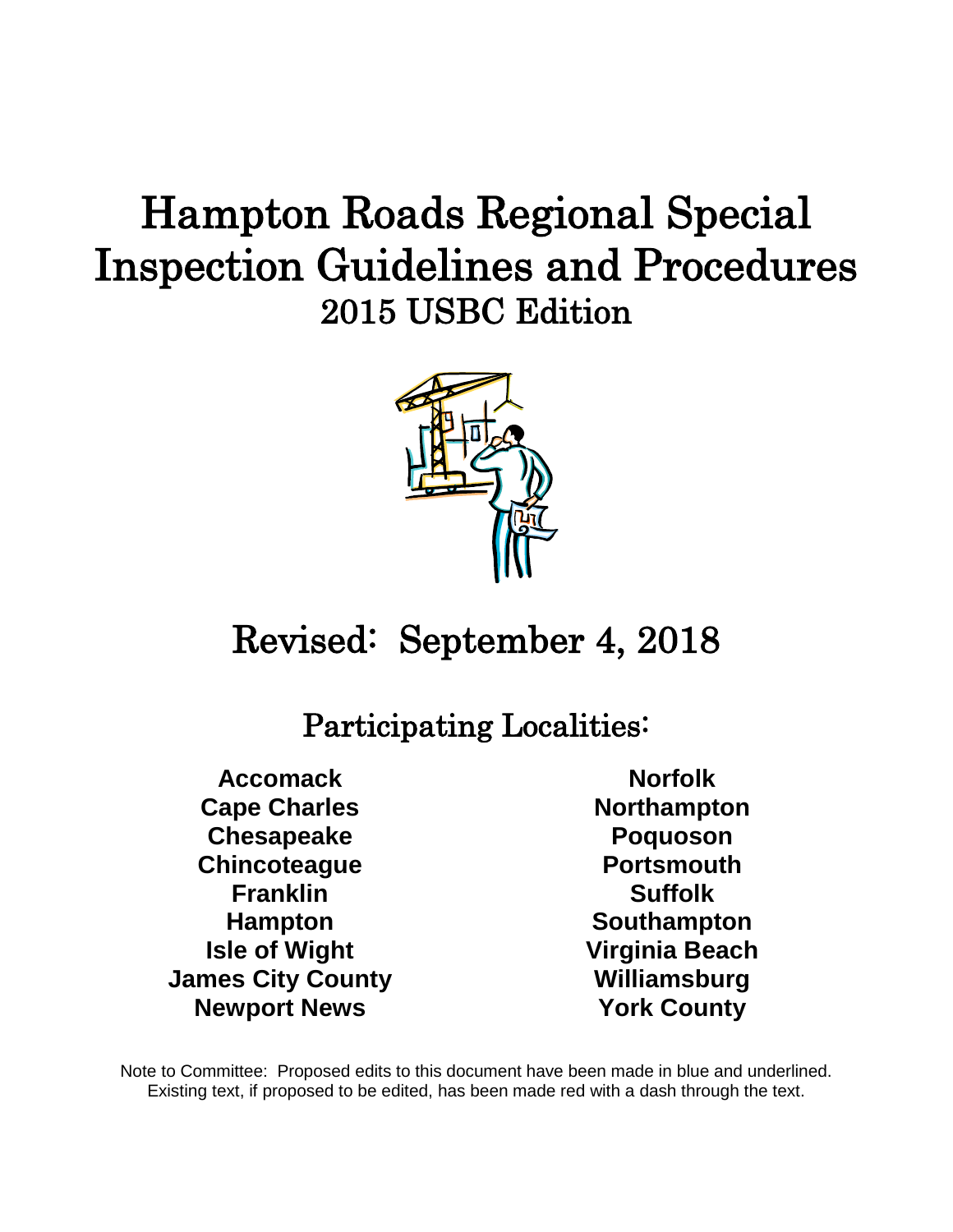## **ACKNOWLEDGMENTS**

The participating localities express our appreciation for the valuable assistance of all of the individuals and organizations who contributed to the creation of and revisions to *Hampton Roads Regional Special Inspection Guidelines and Procedures*. The committee included the following members:

| Steven I. Shapiro, CBO<br>Deputy Director of Community<br>Development<br>City of Hampton<br>22 Lincoln Street<br>Hampton, Virginia 23669<br>(757) 727-6246<br>sshapiro@hampton.gov      | Matt Marshall, Jr, P.E.<br><b>Vice President</b><br>Speight Marshall & Francis<br>2125 McComas Way Suite 103<br>Virginia Beach, Virginia 23456<br>(757) 427-1020<br>MJM@SMANDF.COM                                     | Earl H. Inge Jr, P.E.<br>Principal<br><b>Stroud Pence &amp; Associates</b><br>5032 Rouse Drive<br>Suite 200<br>Virginia Beach, Virginia 23462<br>(757) 671-8626<br>earl.inge@stroudpence.com                                                                       |
|-----------------------------------------------------------------------------------------------------------------------------------------------------------------------------------------|------------------------------------------------------------------------------------------------------------------------------------------------------------------------------------------------------------------------|--------------------------------------------------------------------------------------------------------------------------------------------------------------------------------------------------------------------------------------------------------------------|
| Lynn Underwood, CBO<br><b>Code Official</b><br>City of Norfolk<br>400 Granby Street<br>Norfolk, Virginia 23510<br>(757) 644-6899<br>lynn.underwood@norfolk.gov                          | Michael A. Matthews, P.E.<br>President and CEO<br>The Structures Group, Inc<br>1200 Old Colony Lane<br>Williamsburg, Va. 23185<br>(757) 220-0465<br>mmatthews@thestructuresgroup.com                                   | Thomas W. Coghill, CBO<br><b>Director</b><br>James City County<br><b>Building Safety &amp; Permits Division</b><br>101-E Mounts Bay Road<br>P.O. Box 8784<br>Williamsburg, VA 23187-8784<br>(757) 253-6821<br>tcoghill@james-city.va.us<br>(Procedure Coordinator) |
| Chuck Sutton, CBO, MCP<br><b>Inspections Coordinator</b><br>City of Virginia Beach<br>2405 Courthouse Dr., Bldg. 2<br>Va. Beach, Virginia 23456<br>(757) 385-4211<br>cwsutton@vbgov.com | William (Bill) Johnson, P.E.<br><b>TAM Consultants</b><br>4350 New Town Ave., Suite 203<br>Williamsburg, VA 23188<br>(757) 564-4434<br>bjohnson@tamconsultants.com                                                     | Andrew Bankowski<br><b>Plans Examiner</b><br>City of Virginia Beach<br>2405 Courthouse Dr. Bldg 2<br>Virginia Beach, Virginia 23456<br>(757) 385-4211<br>abankows@vbgov.com                                                                                        |
| Craig Hudson, AIA<br>Hudson + Associates Architects, PLLC<br>120 W. Queensway, Suite 201<br>Hampton, VA 23669<br>(757) 722-1964<br>chudson@hudsonarch.com                               | Michael J. Galli, P.E.<br>Hampton Roads Area Manager<br>(Williamsburg-Virginia Beach)<br><b>ECS Mid-Atlantic, LLC</b><br>108 Ingram Road, Suite 1<br>Williamsburg, Virginia<br>(757) 229-6677<br>mgalli@ecslimited.com | Pat M. Hughes, CBO<br>Plan Review and Codes Administrator<br>Development and Permits<br>P. O. Box 15225<br>Chesapeake, Virginia 23328<br>(757) 382-6018<br>phughes@cityofchesapeake.net                                                                            |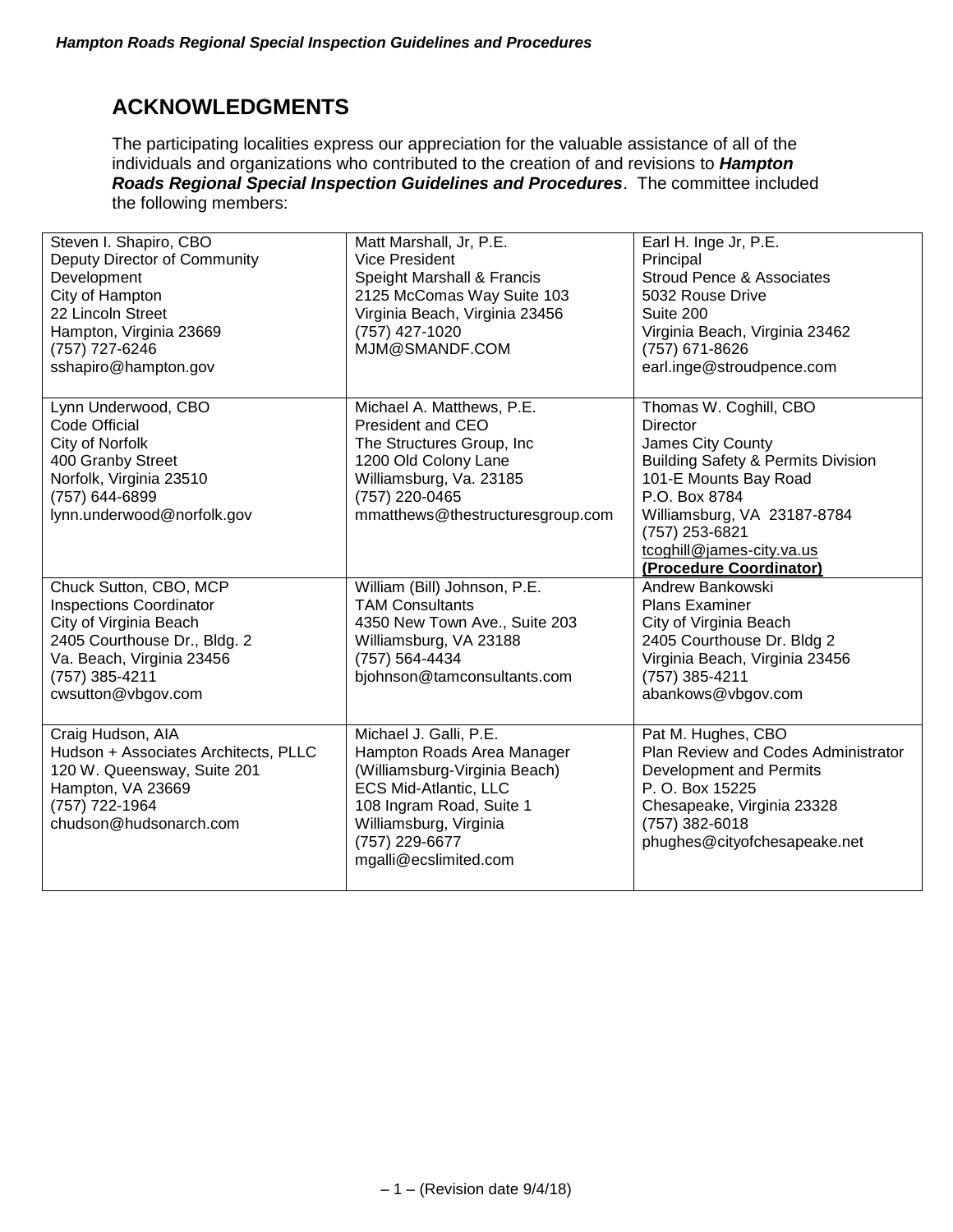|                                                                                                                                                                                               | Members who were a contributing part of the initial formulation of this document                                                                                                    |                                                                                                                                                                                                |
|-----------------------------------------------------------------------------------------------------------------------------------------------------------------------------------------------|-------------------------------------------------------------------------------------------------------------------------------------------------------------------------------------|------------------------------------------------------------------------------------------------------------------------------------------------------------------------------------------------|
| John Catlett, MCP<br><b>Code Enforcement Director</b><br>City of Alexandria<br>315 King Street, Suite 4200<br>Alexandria, Virginia 22314<br>(703) 838-4360<br>John.catlett@alexandriava.gov   | Roland McPherson, P.E.<br>President.<br>McPherson, Broyles & Associates, P.C.<br>6371 Center Drive, Suite 100<br>Norfolk, Virginia 23502<br>(757) 965-2000<br>rncpherson@mbaeng.com | Paul W. Burch, P.E.<br>Senior Engineer, Quality Assurance,<br>McKinney and Company<br>100 South Railroad Ave.<br>Ashland, Virginia 23005<br>(804) 798-1451<br>pburch@mckinney-usa.com          |
| James H. Baldridge, P.E.<br>President (Retired)<br>Engineering Consulting Services, Ltd.<br>108 Ingram Road, Suite 1<br>Williamsburg, Virginia<br>(757) 229-6677<br>jbaldridge@ecslimited.com | Sheldon J. Leavitt, AIA, P.E.<br><b>Leavitt Associates</b><br>4400 Colley Ave<br>Norfolk, Virginia 23508<br>(757) 489-7830<br>sil@leavittassoc.com                                  | Douglas H. Murrow, AIA, CBO<br><b>Building Commissioner</b><br>City of Richmond Planning and<br><b>Development Review</b><br>900 E. Broad Street<br>Richmond, Virginia 23219<br>(804) 646-7000 |
| Steven S. Welton, P.E.<br>President,<br>Welton Structural Design, P.C.<br>1901 Governor's Pointe Drive<br>Suite B<br>Suffolk, Virginia 23436<br>(757) 238-2009<br>swelton@weltonsd.com        | Richard T. Stack<br>Principal<br>McPherson, Broyles & Associates, P.C.<br>6371 Center Drive, Suite 100<br>Norfolk, Virginia 23502<br>(757) 965-2000<br>rstack@mbaeng.com            | John Hopke<br>Principal in Charge<br>Hopke & Associates<br>1156 Jamestown Road, Suite C<br>Williamsburg, VA 23185<br>(757) 229-1100<br>John.hopke@hopke.com                                    |
| Harold W. "Bo" Bohannon, Jr., P.E.<br>(Retired)<br>The Structures Group, Inc.<br>1200 Old Colony Lane<br>Williamsburg, VA 23185                                                               |                                                                                                                                                                                     |                                                                                                                                                                                                |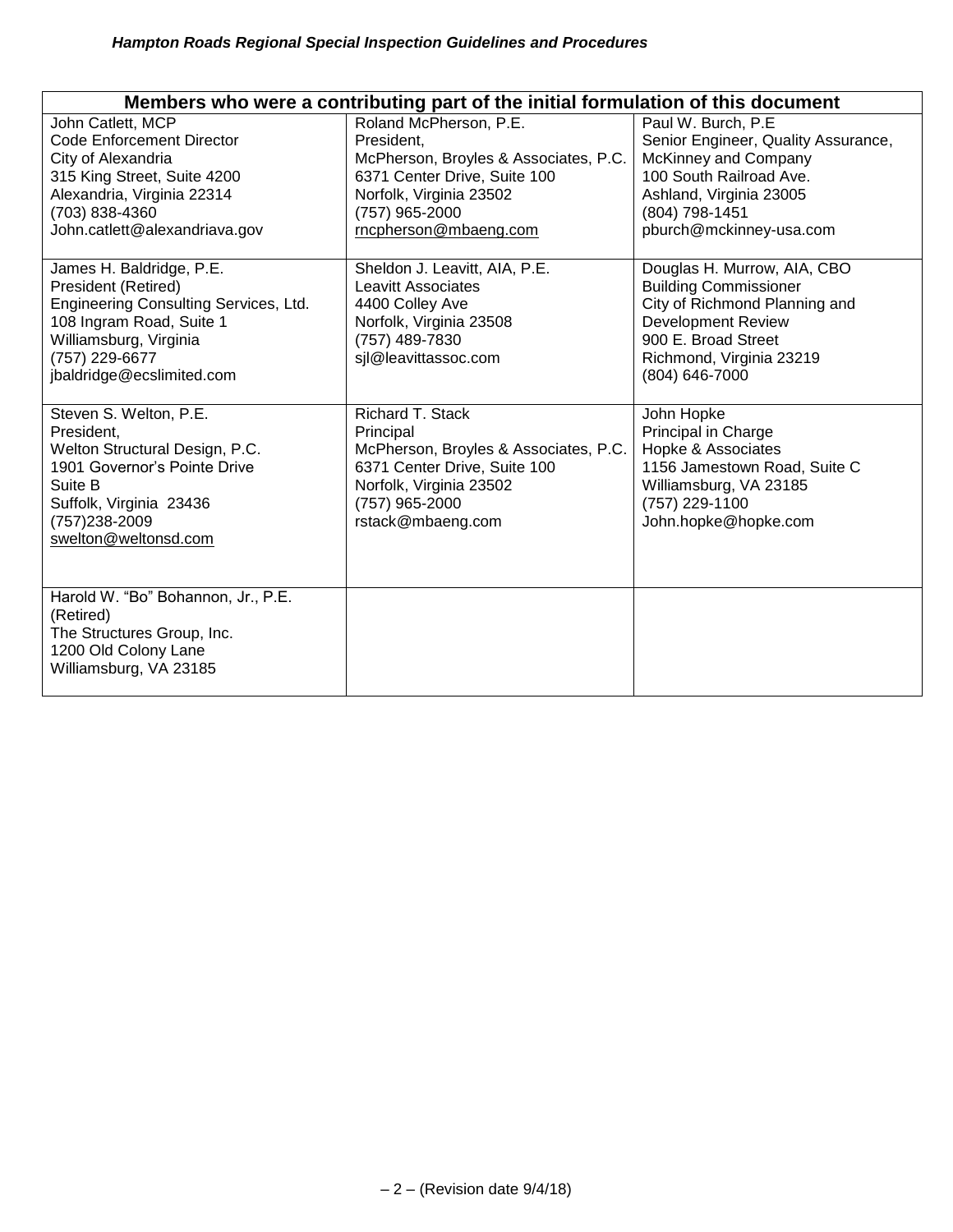## **TABLE OF CONTENTS**

|     | <b>Preface</b>                                                                                                                    | Page 4                        |
|-----|-----------------------------------------------------------------------------------------------------------------------------------|-------------------------------|
| 1.  | <b>Introduction</b>                                                                                                               | Page 5                        |
| 2.  | <b>Definitions</b>                                                                                                                | Page 6                        |
| 3.  | <b>Responsibilities</b>                                                                                                           | Page 9                        |
| 4.  | When Special Inspections are required                                                                                             | Page 10                       |
| 5.  | <b>Special Inspection of Fabricated Items</b>                                                                                     | Page 10                       |
| 6.  | <b>Special Cases</b>                                                                                                              | Page 10                       |
| 7.  | Special Inspector/Materials & Laboratory<br><b>Testing Qualifications</b>                                                         | Page 11                       |
| 8.  | <b>Completing the Statement of Special</b><br><b>Inspections</b>                                                                  | Page 11                       |
| 9.  | <b>Pre-Construction Meeting</b>                                                                                                   | Page 12                       |
| 10. | <b>Reports of Special Inspections</b>                                                                                             | Page 13                       |
| 11. | <b>Final Report of Special Inspections</b>                                                                                        | Page 14                       |
| 12. | <b>Changes in Design, Construction,</b><br>and Special Inspection Personnel                                                       | Page 14                       |
| 13. | <b>Referenced Documents</b>                                                                                                       | Page 14                       |
| 14. | <b>Revisions to this Document</b>                                                                                                 | Page 14                       |
| 15. | <b>Appendices</b>                                                                                                                 |                               |
|     | А.<br>Statement/Schedule/Final Report of S.I.<br>В.<br><b>Chart A</b><br>$(D_n, \text{data} \land \text{data} \land (A \land A))$ | <b>Pages 15-20</b><br>Page 21 |
|     |                                                                                                                                   |                               |

 $-3$  – (Revision date  $9/4/18$ )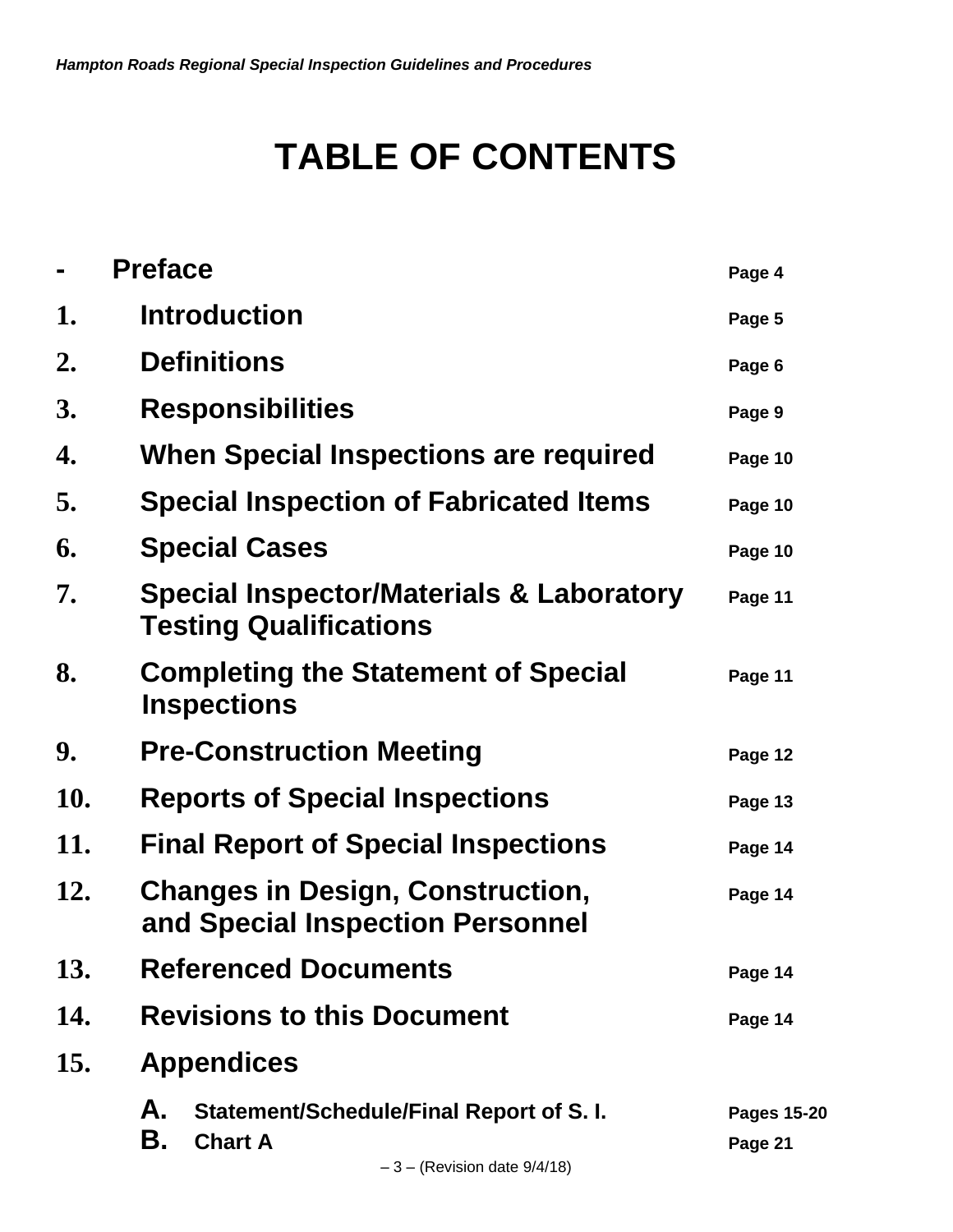## **Preface**

As noted in the BOCA International manual *Designing a Special Inspection Program*,

"The effects of structural failures are far too many to list. The seriousness of such events gained the attention of the U.S. government. In August of 1982, a Subcommittee, chaired by Albert Gore, Jr., held investigative hearings to examine the causes of structural failure and find common problems associated with these conditions. The Subcommittee's ultimate goal was to eliminate those problems; thereby, decreasing the number of failures." (BOCA, P. 2)

To accomplish this goal, the Hampton Roads building safety community has joined together to formulate a uniform set of procedures for the manner in which participating jurisdictions enforce Special Inspection provisions of the Virginia Uniform Statewide Building Code (USBC). The provisions for Special Inspections are intended to provide a higher degree of expertise in the implementation of the structural design for critical aspects of building construction not normally found in the local building department.

The 2015 USBC adopted on September 4, 2018 incorporates and amends the International Code Council, Inc. (ICC) 2015 International Building Code (IBC). The *Hampton Roads Regional Special Inspection Guidelines*  and Procedures provides and coordinates the procedures for Special Inspections that are required by both the referenced USBC and IBC. These procedures and guidelines are intended to be useable during the design and permitting process and on the job site by containing the pertinent information needed for successful application of a Special Inspection program.

#### The *Hampton Roads Regional Special Inspection Guidelines and Procedures* includes the following:

- The responsibilities of the Registered Design Professional responsible for the structural design;
- The role of each member of the building construction team to include the Registered Design Professionals, Building Owner, Contractors, the Special Inspectors and Agents, and local Building Official;
- The experience and qualifications necessary to supervise and perform Special Inspections;
- Identification of the required areas of Special Inspections, and;
- Administrative procedures that include a uniform Special Inspection form that is accepted by the participating localities, important definitions, reporting requirements, and conflict resolution procedures.

The purpose of the *Hampton Roads Regional Special Inspection Guidelines and Procedures* is to increase awareness of the Special Inspection requirements and to have a uniform procedure applicable throughout the participating Hampton Roads communities. In addition, the procedure should help reduce the problem associated with permitting and performing Special Inspections in participating localities. Should you have any questions or suggestions for future editions of this document, contact the Procedure Coordinator noted on page 1.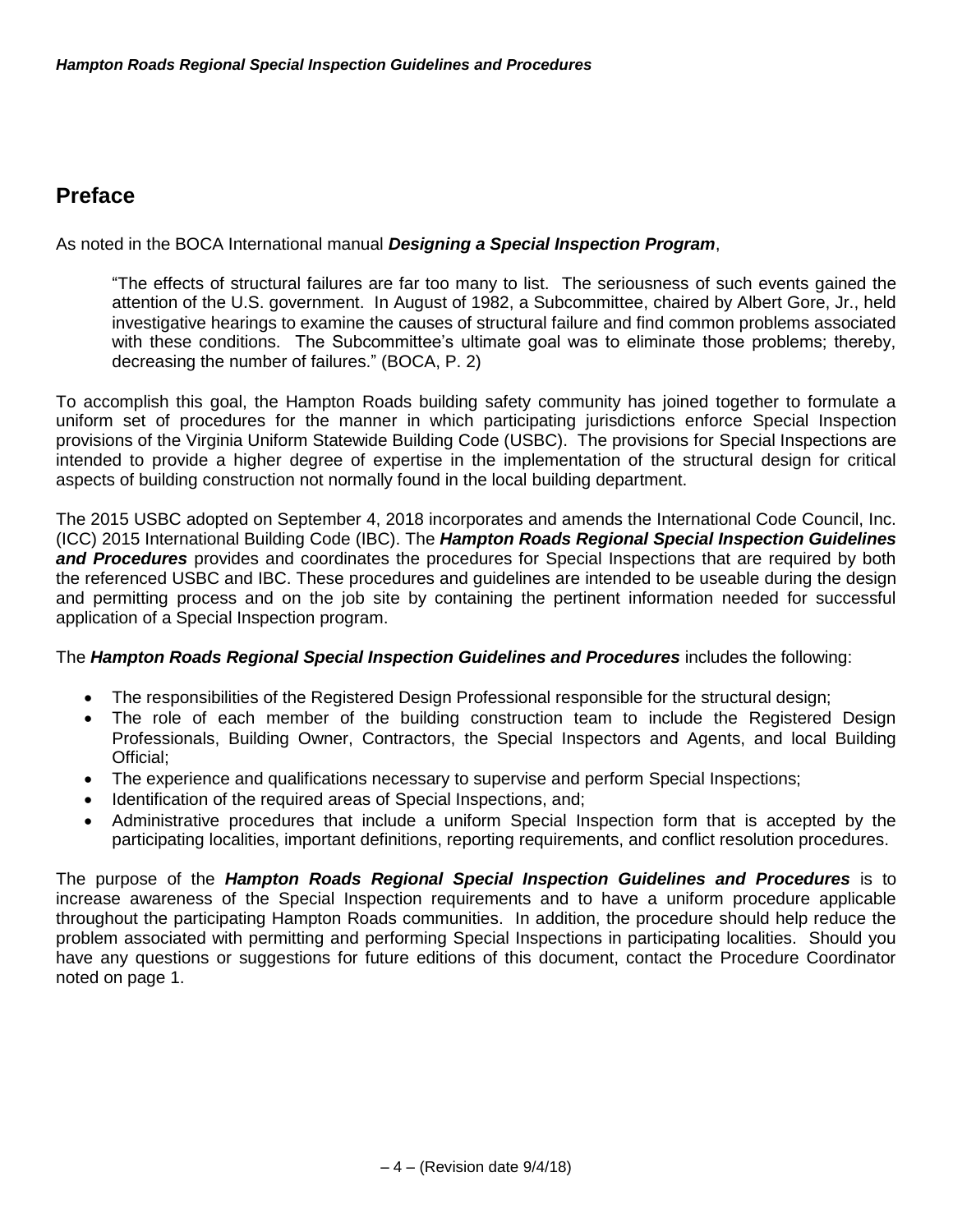### **1. Introduction**

#### **A. Purpose**

The provisions for Special Inspections are intended to provide a higher degree of scrutiny for aspects of construction that, upon failure, would cause significant harm. These aspects of construction include soil suitability analysis, fabrication and installation of structural steel members, cold-formed steel members and decking, certain concrete and masonry construction, fabrication and installation of wood structural elements, pile and pier foundations, sprayed fire-resistant materials, wall panels and veneer systems, EIFS, special cases, and smoke control systems as detailed in the International Building Code (IBC).

The IBC as adopted by reference through the Virginia Uniform Statewide Building Code (USBC) intends that an experienced expert be in responsible charge of the inspection of these special types of construction. The Hampton Roads building safety community has joined together in agreement to implement a uniform procedure for the manner in which jurisdictions enforce the Special Inspection requirements of the USBC and the IBC. This includes the standard for experience and qualifications necessary to adequately control the work being performed, duties of the Special Inspector, reporting requirements, as well as oversight by each jurisdiction. It specifies the type and manner of work and how it is to be performed and any supervision required. It also clarifies the requirements for reporting the results and record keeping.

This procedure is intended to safeguard public safety and general welfare through structural strength of building materials by:

- Clearly defining the responsibility of all parties involved in the Special Inspection process;
- Standardizing the necessary qualifications required for Special Inspectors (SI), as well as material testing and laboratories;
- Applying the Special Inspection provisions of the USBC in a consistent manner across the Hampton Roads Community.

#### **B. Background**

Numerous structural failures occurred during the late 1970's and early 1980's throughout the United States. These failures resulted in personal tragedies and tremendous property damage costs. However, most if not all of these failures were predicable in nature and centered on one common theme; lack of an adequate construction inspection process.

In August of 1982, the U.S. House of Representatives, Subcommittee on Investigations and Oversight, chaired by Albert Gore, Jr., held investigative hearings to examine the causes of structural failures. This subcommittee was part of the Committee on Science and Technology. In March of 1984, the Committee on Science and Technology's report titled *Structural Failures in Public Facilities*, House Report 98-621, was presented to the 98th Congress. The following are highlights from this report.

The central issue to be addressed by the Subcommittee was:

"Are there common problems associated with structural failures, the elimination of which would decrease the number of failures?"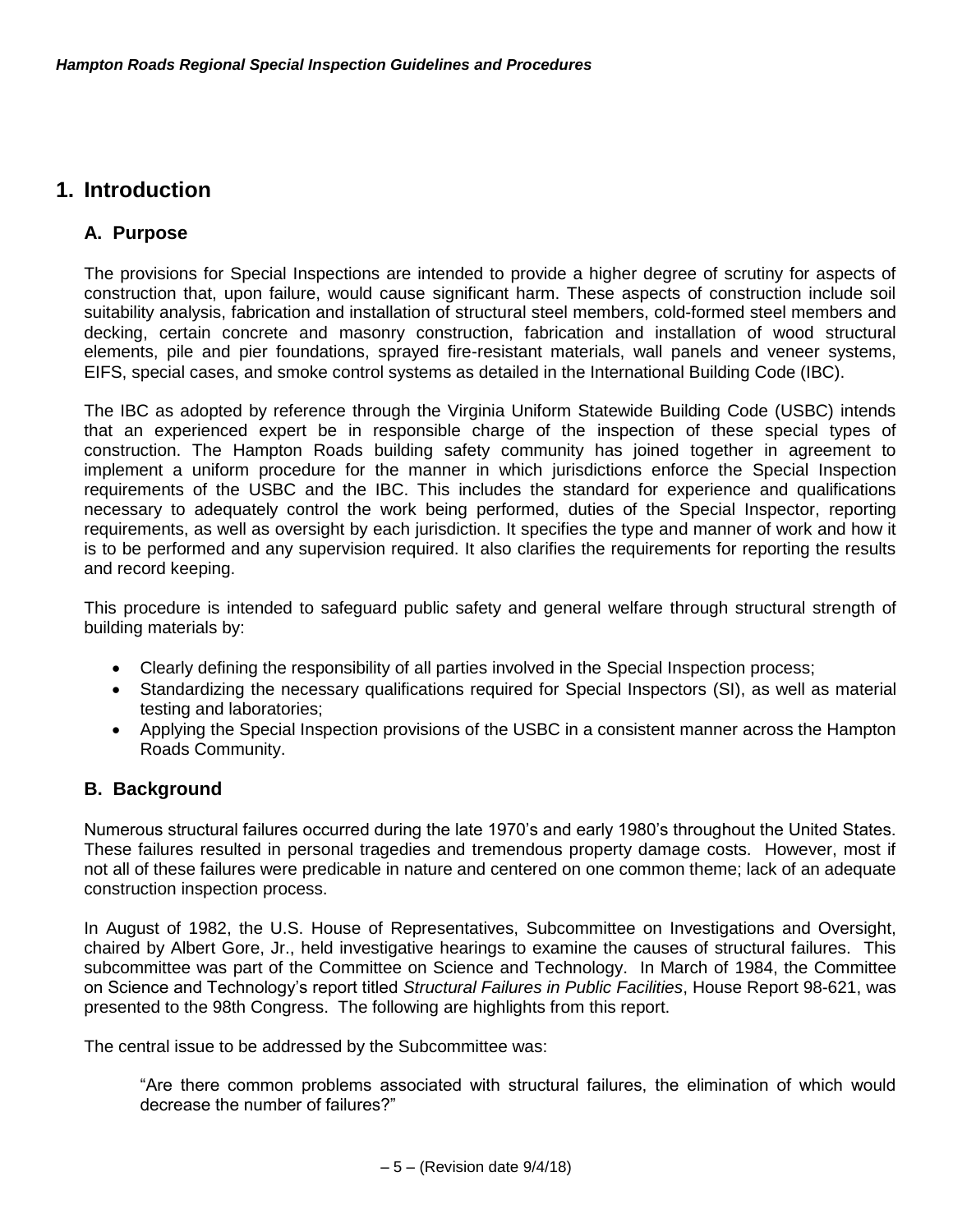While the Subcommittee identified over twenty contributing factors, two common problems were felt to be the most critical:

- The need for improved organization on construction projects and better communication between participants.
- The need for construction inspection(s) by the Structural Engineer of Record (SER) during the construction of principal structural components.

The Subcommittee found that:

"For a variety of reasons, *the structural engineer of record or his designee is often not present* on the job site during the construction of principal structural components. The absence of the structural engineer has permitted flaws and changes on site to go unnoticed and uncorrected."

The Subcommittee recommended that:

"Professional organizations, such as the Building Officials and Code Administrators International (BOCA), the International Conference and Building Officials (ICBO), and the Southern Building Code Congress International, (SBBCI) should make every effort to ensure that provisions are written into the building codes and adopted in public forum which make the on-site presence of the structural engineer mandatory during the construction of structural components on public facilities."

Model code organizations and Building Officials have attempted to address structural failures by enacting and enforcing Special Inspection provisions since 1987. However, the model codes have fallen short of requiring the Structural Engineer of Record (SER) to serve as the SI.

As time has elapsed and memories fade, Special Inspections and the role of the Structural Engineer of Record in this process have been topics of controversy and confusion in recent years. Many organizations, such as the American Council of Engineering Companies (ACEC) and the Virginia Structural Engineers Council (VSEC) as well as the Council of American Structural Engineers (CASE), agree with the Subcommittee's recommendations and believe strongly that the Structural Engineer of Record or his Designee (Agent) should serve as the SI whenever possible and practical.

### **2. Definitions**

Words used in this procedure shall have a meaning as defined in the USBC and the IBC. Unless otherwise expressly stated, other words and terms shall have the meaning shown in this procedure. Where terms are not defined through the methods authorized by this section, such terms shall have ordinarily accepted meanings such as the context implies.

*Agents of Special Inspector (Agents).* Qualified individuals or agencies working under the direction of the SIs who are providing the inspections and tests necessary to complete the Special Inspection process.

*Approved.* See VCC Chapter 2

*Approved agency.*See VCC Chapter 2

*Approved documents.* Includes building construction documents approved by the municipality including all approved revisions and also fabrication and erection documents approved by municipality including all approved revisions.

*Approved fabricator.* See VCC Chapter 2, 1704.2.5.1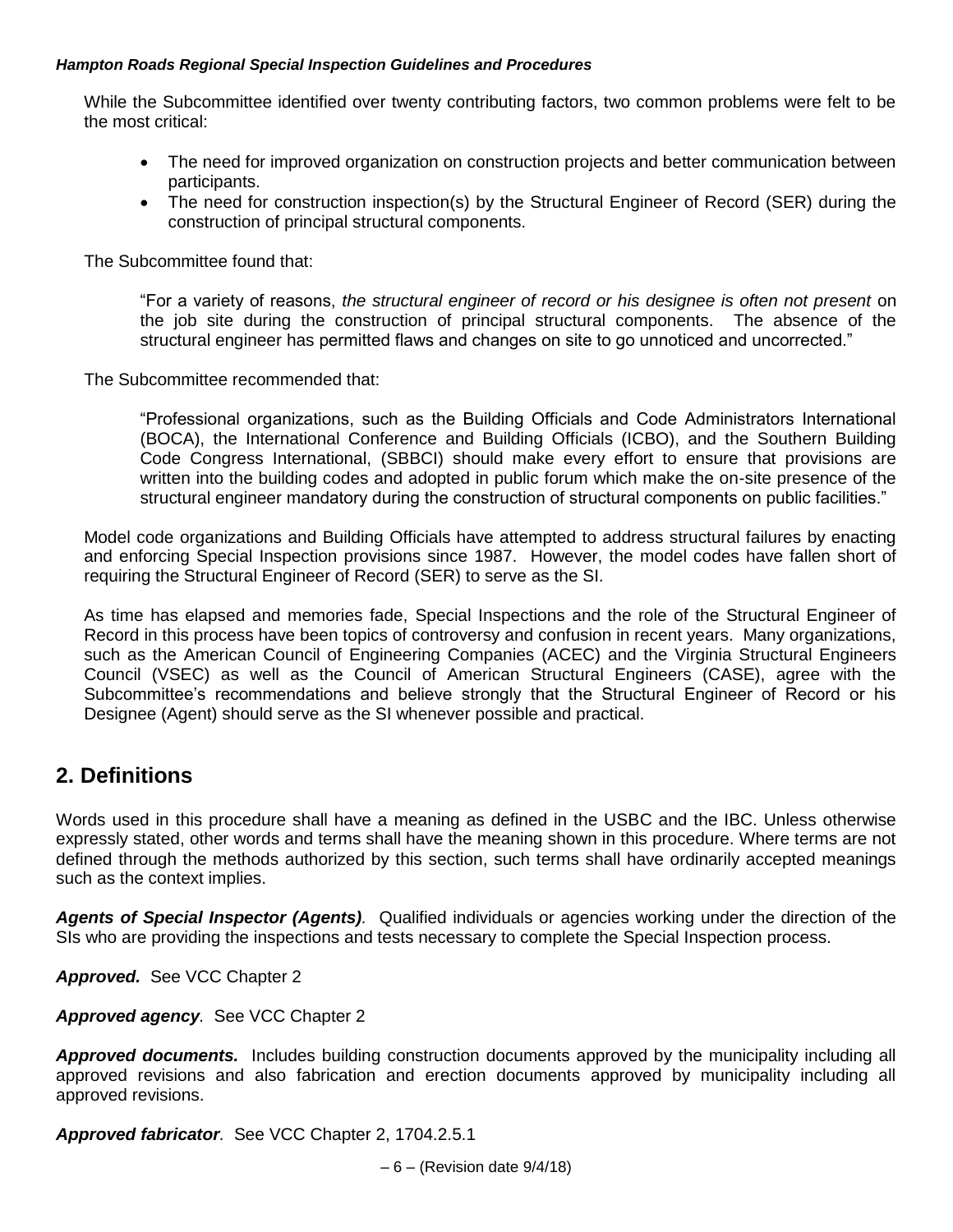*Architect of Record (AR).* The Registered Design Professional (RDP) retained by the Owner to design or specify architectural construction in accordance with the USBC and whose signature and seal appears on the approved architectural construction documents.

*Building.* See VCC Chapter 2 as amended

**Building Official.** VCC Chapter 2, The local government authority charged with the administration and enforcement of the USBC. This shall include any duly authorized technical assistant as specified in the USBC.

*Certificate of Compliance.* See VCC Chapter 2, 1704.2.5.1

*Construction documents.* See VCC Chapter 2

*Contractor:*A General Contractor licensed in the Commonwealth of Virginia (See Commonwealth of Virginia, Title 54.1)

#### *Fabricated item.*See VCC Chapter 2

*Fabrication and erection documents.*All of the written, graphic, and pictorial documents prepared or assembled after issuance of a building permit and in addition to the municipality approved construction documents, describing the design, location, and physical characteristics of the building components or materials necessary for fabrication, assembly, or erection of the elements of the project. (Examples would include, but are not limited to, concrete reinforcing shop drawings, steel fabrication and erection shop drawings, and metal building fabrication and erection shop drawings.)

*Final Report of Special Inspections***.** A certification by the SI which shall indicate that all construction elements subject to Special Inspections as identified by the jurisdiction approved Statement and Schedule of Special Inspections (SSI) for all materials or phases of construction have been inspected prior to concealment, and in the SI's professional opinion and knowledge, the construction project complies with jurisdiction's approved Construction Documents.

*Geotechnical Engineer of Record (GER).* The Registered Design Professional (RDP) retained by the Owner to design or specify earthwork and foundations in accordance with the USBC, and whose seal and signature appear on the jurisdiction approved geotechnical report.

**IBC.** International Building Code as adopted and amended by the VCC

*Independence*. See VCC 1703.1.1 as amended.

*Inspection.* The continuous or periodic observation of work and the performance of tests for certain building or structural components to establish conformance with jurisdiction approved documents as required by the USBC and the IBC.

*Inspection and testing agency.*An established and recognized agency or agencies, meeting the requirements of ASTM E 329 and accredited, retained by the Owner, independent of the Contractors performing the work subject to Special Inspections, to perform Special Inspections and materials testing required by the USBC and the IBC. See VCC 1703.1 approved agency as amended.

*Inspection Certificate.*An identification applied on a product by an approved agency containing the name of manufacturer, the function and performance characteristics, and the name and identification of an approved agency that indicates that the product or material has been inspected and evaluated by an approved agency. See VCC 113.5.

*Owner.* See VCC Chapter 2 as amended.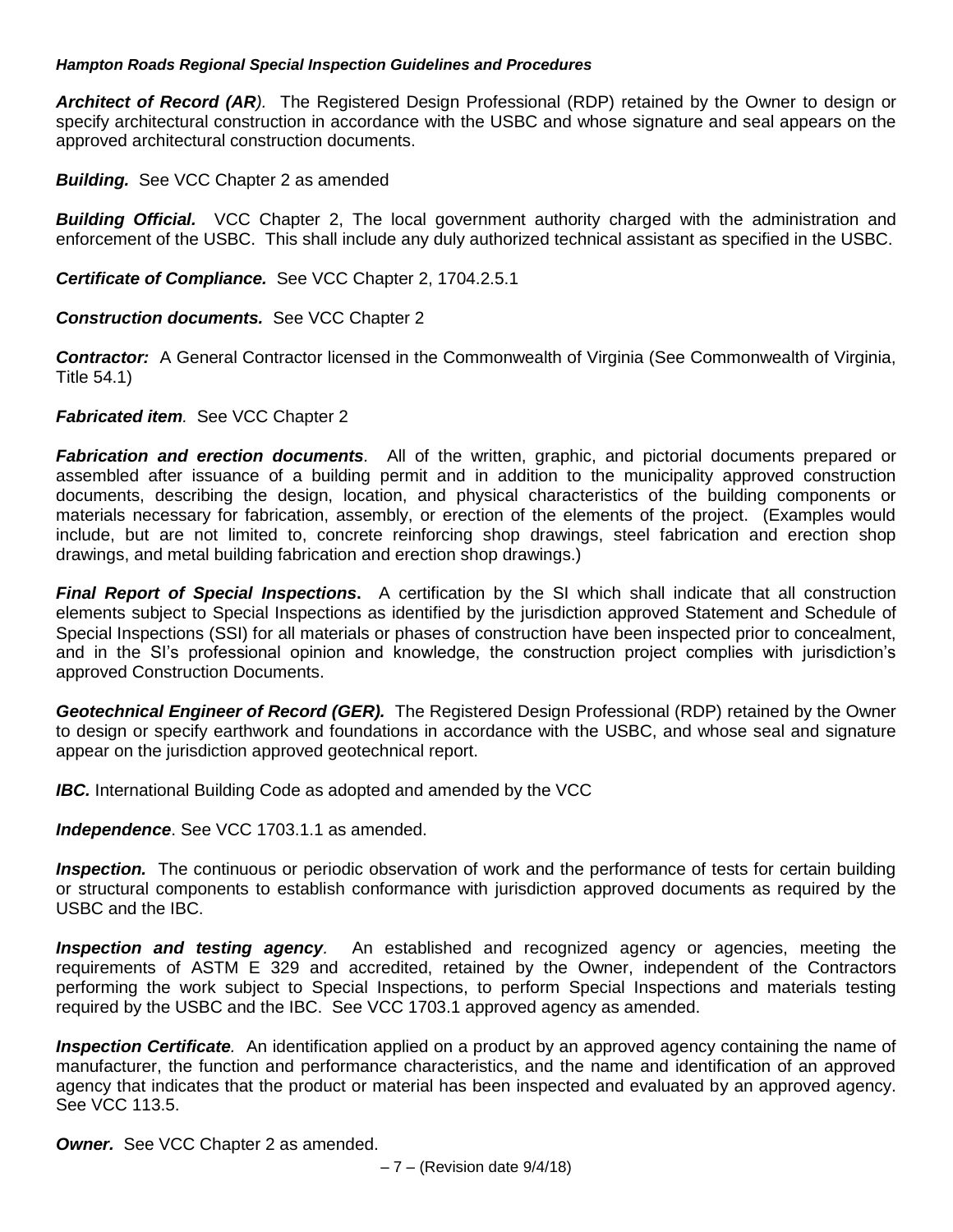#### *Personnel.* See VCC 1703.1.3 as amended

**Pre-engineered structural elements.** Structural elements specified by the SER but which may be designed by a specialty RDP. (Examples are items such as open web steel joists and joist girders; wood trusses; combination wood, metal and plywood joists; pre-cast concrete elements; prefabricated wood or metal buildings; tilt-up concrete panel reinforcement and lifting hardware.)

*Primary Registered Design Professional of Record (PRDP).* The leader of the design team charged with the preparation of construction documents, either an architect or professional engineer. The PRDP is responsible for determining and interpreting the needs of the client or for coordinating the work of the other members of the design team.

*Primary structural system.*The combination of elements which serve to laterally brace and support the weight of the building's structural shell, the applicable live loads based upon use and occupancy, wind, snow, ice, thermal and seismic environmental loads.

*Registered Design Professional (RDP).*See VCC Chapter 2 as amended

*Registered Design Professional in Responsible Charge*. An architect or professional engineer, licensed to practice architecture or engineering, in direct control or supervision. Section 54.1-400 of the Code of Virginia

*Risk Category.* See VCC Chapter 2, 1604.5

*Shall.* This term indicates mandatory requirements.

*Special Inspection, yes (Y), continuous (C), periodic (P), and not required (N)***.** See VCC Chapter 2, 1704.2 as amended

*Special Inspector (SI).* See VCC Chapter 2, The SI is the Registered Design Professional in Responsible Charge who is directly responsible for Special Inspections, materials testing, and related services as described in the approved SSI. The SI shall be retained by the Owner, independent of the Contractors performing the work subject to special inspection. The SI must be approved by the Building Official. The SI shall be listed as Agent 1 on the SSI.

#### *Sprayed fire-resistant materials.* See VCC Chapter 2, 1702.1

**Statement of Special Inspections (SSI**). See VCC 1704.2.3 as amended. The SSI is a statement prepared by an RDP and shall be approved by the appropriate RDP(s) of Record and submitted by the permit applicant. The SSI includes the scope (schedule) of the Special Inspection services applicable to a construction project, and the RDP's and inspection and testing agencies that will provide those services. **The SSI is required as a condition for permit issuance in accordance with IBC as amended by USBC and must be approved by the Building Official.**

*Structural Engineer of Record (SER).* The Registered Design Professional retained by the Owner to design or specify structural documents in accordance with the USBC, and whose signature and seal appear on the jurisdiction approved structural construction documents.

*Structural observation***.** See VCC Chapter 2, 1704.6

*Structure***.** See VCC Chapter 2 as amended.

**USBC.** The adopted Uniform Statewide Building Code in the Commonwealth of Virginia and includes Parts I, II, and III.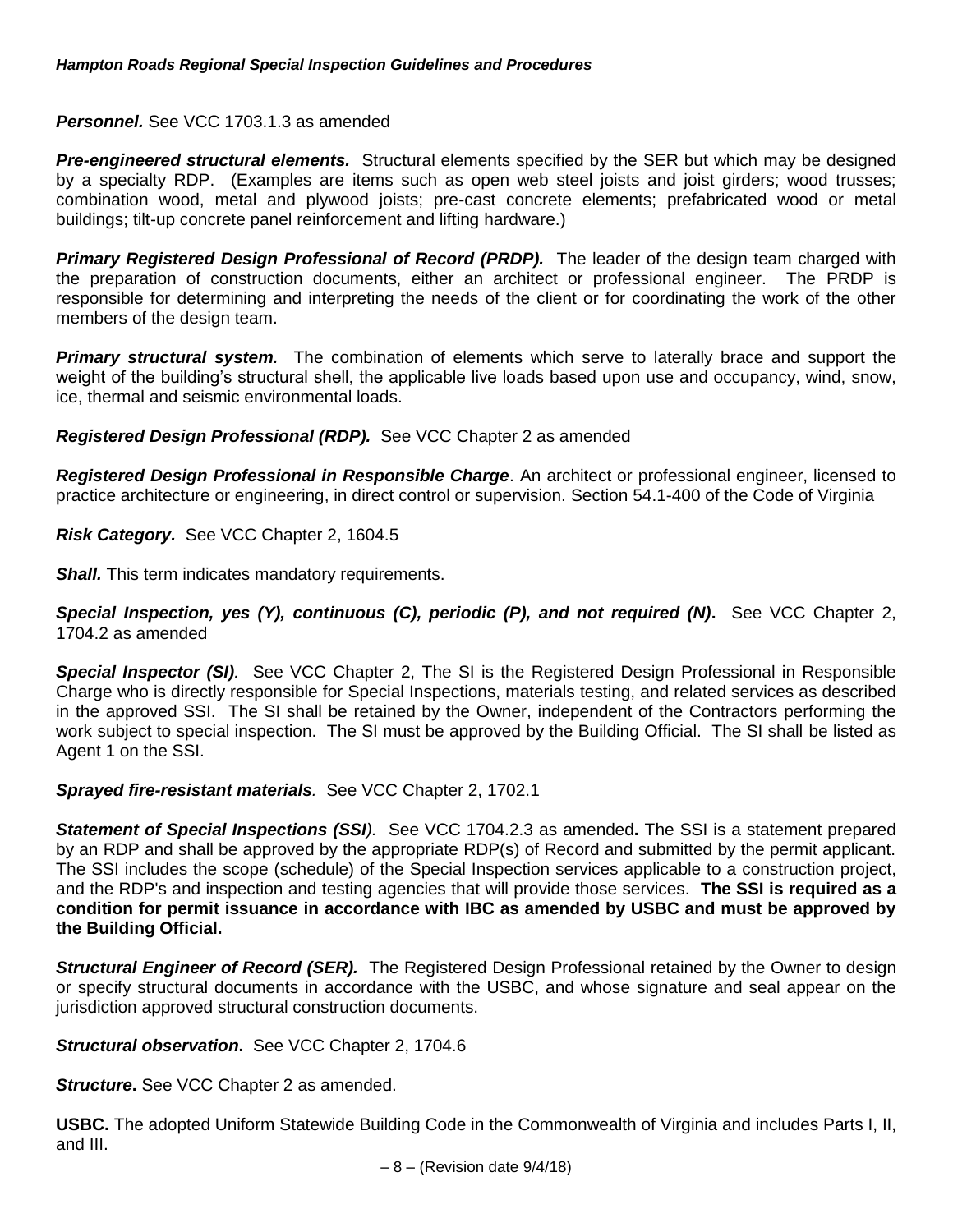**VCC.** Virginia Construction Code, Part I of the USBC which adopts and amends the IBC.

## **3. Responsibilities**

The **Building Official** is responsible for the issuance of the Building Permit and the Certificate of Occupancy. Prior to issuing the Building Permit, the Building Official will review and approve the Construction Documents, the SSI, and the qualifications of the SI and the Agents. Such qualifications of SI and agents must be submitted by resume to the Building Official for approval prior to issuance of the Building Permit. The Building Official shall review field reports of Special Inspections as directed by these guidelines and procedures. The Building Official has the authority to issue a stop work order if it is found that the approved Special Inspectors or Materials Testing Laboratories are not being utilized to perform required Special Inspections. The Certificate of Occupancy or final inspection shall be issued only after the Building Official has received and approved the Final Report of Special Inspections.

The **Contractor** is responsible for the construction of the project in accordance with the approved Construction Documents and the USBC. In addition, the Contractor is responsible for controlling the quality of construction and for providing the SI and Agents safe access to the elements that require inspection or testing. The Contractor shall coordinate construction related activities, including scheduling and timely notification of the need for Special Inspections and shall cooperate with the project's design professionals, including the SI and Agents. The Contractor shall make the site available for inspections as necessary and shall deliver samples for testing when needed. The Contractor shall respond promptly when informed of nonconforming work. The Special Inspection process does not relieve the Contractor of responsibility for quality control.

The **Owner** shall be responsible for the fees and costs related to the performance of Special Inspection services. The Owner or their authorized agent shall sign the SSI.

The **Primary Registered Design Professional of Record (PRDP)** shall be responsible for informing the Owner of the need to provide for Special Inspections and for assisting the Owner as may be needed to retain the services of an RDP to provide SI services. The selected RDP shall complete a SSI that shall include the SI and all Agent(s). The RDP shall also review and act upon conditions noted in interim special inspection reports.The RDP shall also be responsible for supplying the SI with the necessary copies of current appropriate Construction Documents and approved submittals, fabrication, and erection documents, including those revisions and change orders affecting work to be inspected or tested.

The **Special Inspector (SI)** shall be a Registered Design Professional in Responsible Charge for performing, documenting, managing, and coordinating the Special Inspections and the efforts of the various Agents. Individual Agents may be retained by the Owner or by the SI, but they are responsible to the SI. The SI and agents shall be independent of the Contractors performing the work subject to Special Inspections. The Agents who are responsible for conducting inspections or tests shall be identified in the SSI that is submitted to the Building Official. The SI shall provide copies of inspection reports to the RDP of Record, Owner, Contractor and Building Official. All discrepancies shall be brought to the attention of the Contractor for correction. The SI shall report deviations from the approved Construction Documents to the appropriate RDP of Record for their resolution. Uncorrected work shall be reported to the Building Official and the appropriate RDP of Record.

The **Structural Engineer of Record (SER)** shall be responsible for identifying in the Construction Documents the specific structural Special Inspections to be performed for the project in order to meet the requirements of the USBC and any other requirements specified by the SER.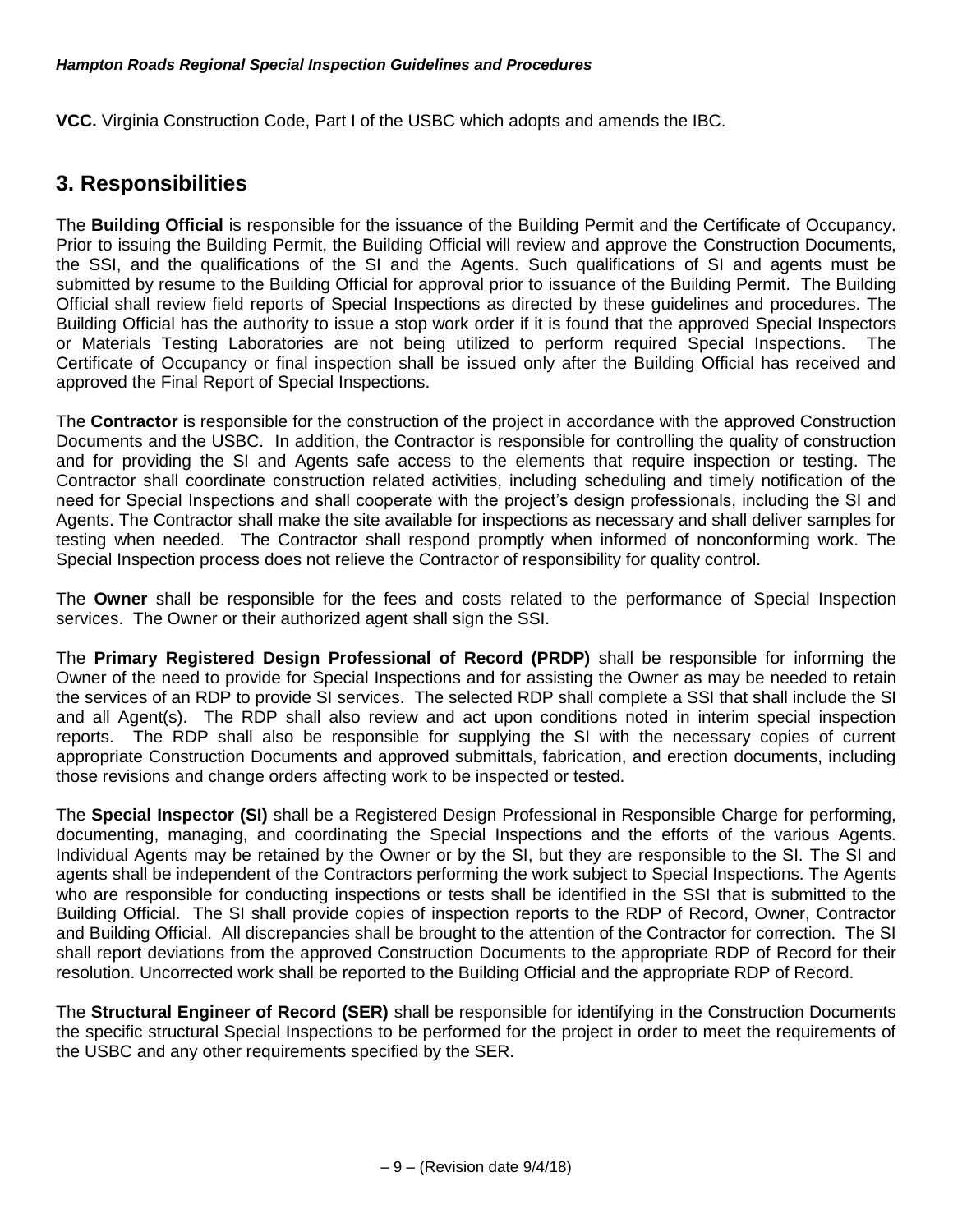### **4. When Special Inspections are required**

In accordance with Section 111.2 of the USBC, Special Inspections shall be made in accordance with the requirements of the IBC. The requirements for Special Inspections shall be determined prior to and are requisite for issuance of the building permit.

Special Inspections are required for building and structural components identified in the IBC when the design of these components is required to be performed by a professional engineer or architect. (See attached CHART A in Appendix B which is taken from § 54.1 – 402 of the Code of Virginia.)

The Building Official shall be permitted to waive Special Inspections and tests (VCC 1704.2).

Special Inspections and tests are not required:

- For one (1) story buildings under 20 feet in height which do not exceed 5,000 square feet in building area (VCC 1704.2).
- For alterations to Group U structures which do not increase loads in accordance with Sections 403.3 and 403.4 of the VEBC (VCC 1704.2).
- Unless otherwise required by the Building Official, for occupancies in Groups R-3, R-4 or R-5 and occupancies in Group U that are accessory to a residential occupancy (VCC 1704.2).
- For portions of structures designed and constructed in accordance with the cold-formed steel lightframe construction provisions of Section 2211.7 or the conventional light-frame construction portions of Section 2308 (VCC 1704.2).

Note: Check the requirements for each component of a building or structure listed in IBC Chapter 17 to determine if the exceptions to the requirement for Special Inspections of that component are applicable.

## **5. Special Inspection of Fabricated Items**

Where fabrication of structural, load-bearing, or lateral load-resisting members or assemblies is being conducted on the premises of a fabricator's shop, *Special Inspections* of the *fabricated items* shall be performed during fabrication. The *SI* shall be required to review and verify that the fabricator maintains written procedural and quality control manuals, has the capability to fabricate the items in accordance with the *approved* drawings, standards, and specifications, and complies with the design details and the fabricator's quality control manual (VCC 1704.2.5).

*Special Inspections* during fabrication are not required where the work is done on the premises of a fabricator approved to perform such work without *Special Inspection*. Approval shall be based upon review of the fabricator's written procedural and quality control manuals and periodic auditing of fabrication practices by an *approved agency*. At completion of the fabrication, the *approved fabricator* shall submit a *certificate of compliance* stating that the work was performed in accordance with the *approved construction documents* (VCC 1704.2.5.1).

### **6. Special Cases**

As per Section 1705.1.1 of the IBC**,** *Special Inspections* shall be required for proposed work that is, in the opinion of the *Building Official or the RDP*, unusual in its nature, such as but not limited to, the following examples: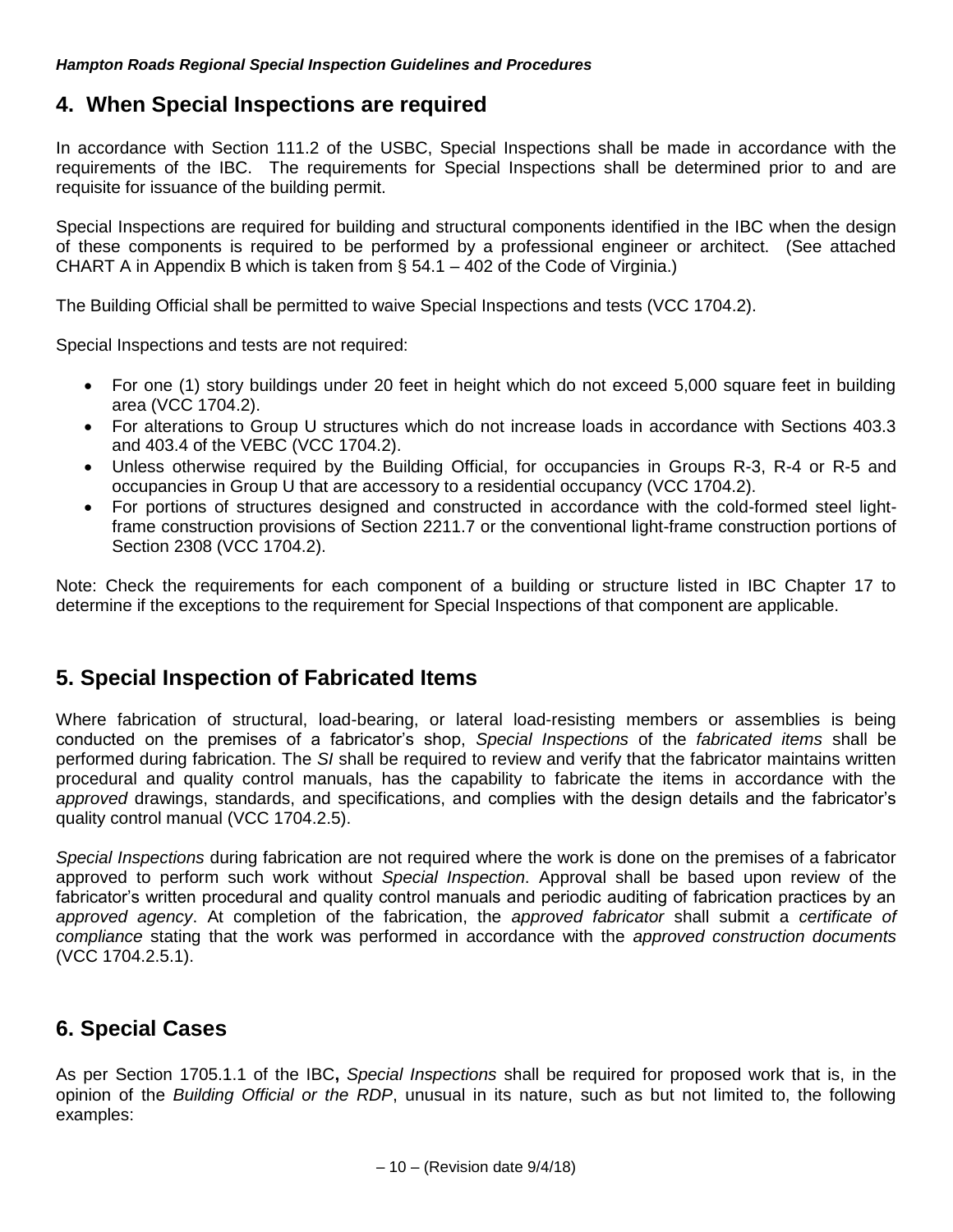- Construction materials and systems that are alternatives to materials and systems prescribed by the building code according to Section 112.2 USBC.
- Unusual design applications of materials described in the building code.
- Materials and systems required to be installed in accordance with additional manufacturer's instructions that prescribe requirements not contained in the building code or in standards referenced by the building code.

## **7. Special Inspector/Materials & Laboratory Testing Qualifications**

Special Inspections shall be performed by individuals and Agents that are qualified in accordance with these procedures and are under the direct supervision of an RDP in responsible charge of Special Inspection activities. The RDP shall ensure that the individuals under their charge are performing only those Special Inspections that are consistent with their knowledge and training for the specified inspections in accordance with the edition of ASTM E 329 and the USBC that is in force at the time of permit issuance (VCC 1703.1).

The USBC requires that Special Inspections must be conducted under the supervision of an RDP. This places a requirement that the individual responsible for the coordination of Special Inspections (Agent 1) must be a Virginia licensed engineer or architect. Individuals or firms that conduct testing and/or Special Inspections (and the procedures they must follow) must comply with the requirements of ASTM E 329. Firms providing Special Inspection services (or qualifications for individual inspectors) may submit documentation demonstrating equivalency by another recognized standard to the minimum qualifications, certification, and experience requirements of ASTM E 329. The Building Official may approve the firm or individual after evaluating and determining that equivalency has been met (VCC 1703.1.3).

Individual resumes indicating pertinent training, certifications, and/or other qualifications shall be provided for Special Inspection personnel associated with the project. Written documentation shall also be provided to the Building Official demonstrating the applicable Agency's laboratory accreditation. Each local building department may prescribe the manner of qualification documentation and frequency of updating information regarding firm or individual inspector approval (VCC 1703.1.3).

## **8. Completing the Statement of Special Inspection (SSI)**

A complete SSI shall be provided with the application for building permit. A complete SSI will contain the following:

- The Statement of Special Inspections form shall be completed to include signatures by the parties identified on the SSI to include:
	- o A Registered Design Professional (RDP) is required to complete the Statement and Schedule of Special Inspections. Although not required, typically this is accomplished by a RDP associated with the project design and understanding the critical elements. This can be the Structural Engineer of Record (SER), SI or any other RDP knowledgeable of the project that can execute the form. Their name is typed/printed on the line "Type or print name of the preparer of the Schedule." The Virginia RDP seal and signature of the preparer is to be located above the printed name where indicated.
	- $\circ$  The Applicant's signature is required if the person applying for the permit is different from the Owner. This can be the Owner's authorized representative, a RDP authorized by the Owner or the appropriately licensed Contractor that will be performing the work. The Applicant provides a signature on the "Permit Applicant's Signature" line. If the Applicant and Owner are the same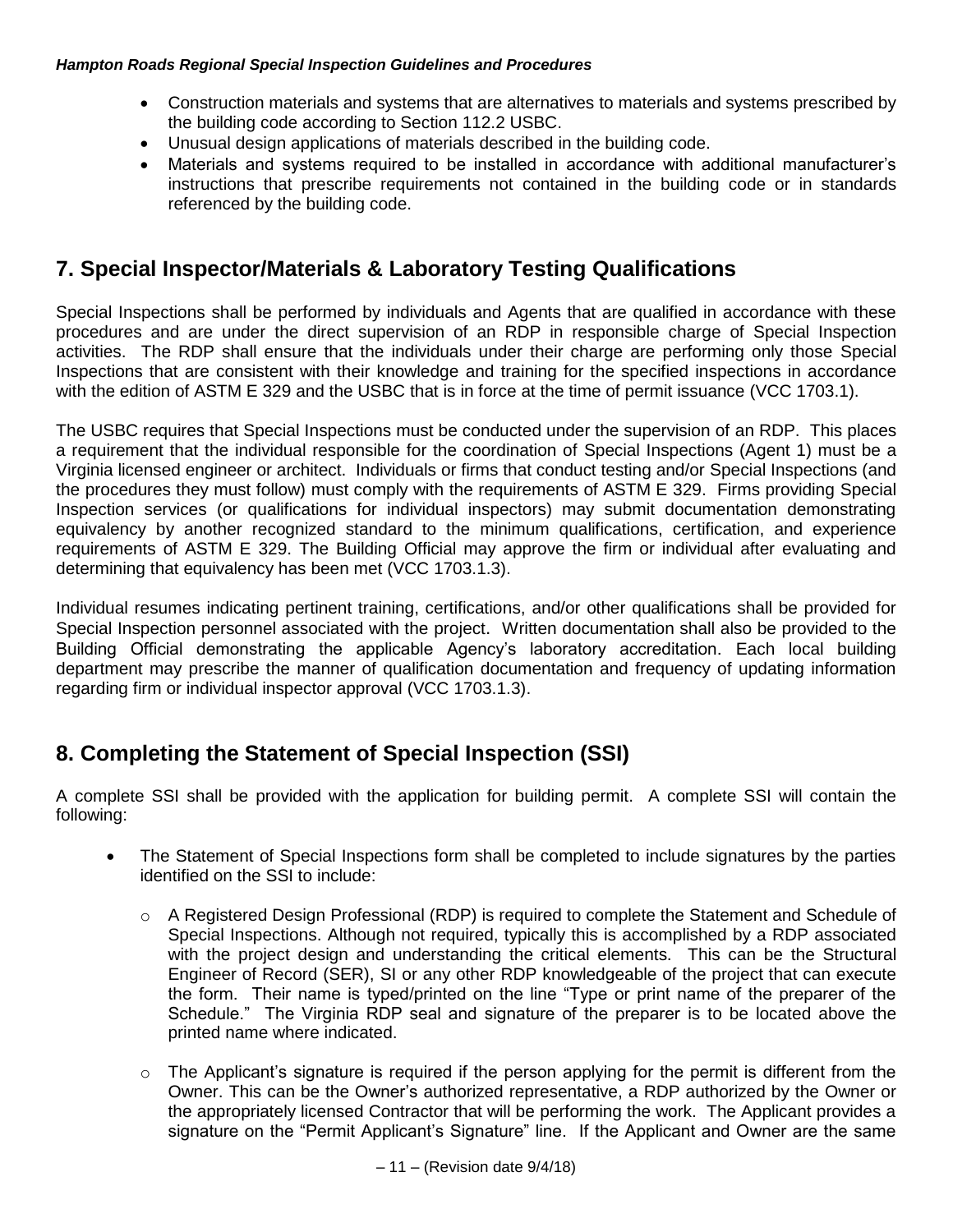and the Owner has signed on the "Owner's Authorization" line, a seperate signature is not required on this line.

- $\circ$  The project Owner's authorization is required as they are responsible for the fees and costs of the SI. By signing this form, they acknowledge that Special Inspections are required for the project and agree to notify the Building Official of any changes regarding the Special Inspection agents. The Owner provides a signature on the "Owner's Authorization" line.
- $\circ$  The PRDP of Record for the design provides a signature on the "Primary RDP of Record" line. The Primary RDP of Record is ususally the person with the most direct contact with the Owner. Typically, this would be the primary design professional that coordinated the completion of the plans. By signing, the Primary RDP of Record is not taking on a responsibility for the entire Special Inspection process nor approval of the Special Inspection team. The signature is an acknowledgement that Special Inspections are required on the job based on the design of his/her project, has advised the Owner of their responsibility to provide and pay for Special Inspections, and has assured that Special Inspections are properly called for in the schedule for areas dictated by his/her design are incorporated.
- $\circ$  The SER (if different from the PRDP of Record noted above) signs the SER line. The signature is an acknowledgement that the SER has reviewed the statement to ensure all required inspections dictated by his/her design are incorporated.
- $\circ$  The company name of the SI (Agent 1) is to be typed or printed on "Special Inspector" line. The RDP overseeing the implementation of Special Inspections for the project for the above named company will place his/her signature in the "Special Inspector (Signature)" line.
- $\circ$  The Building Official shall sign the form after all required signatures have been executed, he/she is satisfied that the area(s) of Special Inspections have been properly identified and called for, and he/she is satisfied that the Special Inspection agents and testing laboratories are properly qualified and certified. The signature of the Building Official shall signify acceptance and approval of the Statement/Schedule of Special Inspections.
- The Schedule of Special Inspections shall be included with proper identification of elements requiring Special Inspections continuous, periodic, and not required (C, P, N), as well as the associated Agent(s) responsible for inspection and/or testing.
- Agents for Special Inspections shall be identified to include address, phone number, and responsible party. (Agent 1, Agent 2, Laboratory, etc…) Agent 1 shall always be the primary SI responsible for the coordination of the entire Special Inspection process.
- Proper documentation as to appropriate qualifications and certifications as discussed in Section 7.

## **9. Pre-Construction Meeting**

Pre-construction meetings are to be conducted by the SI at the start of the project unless waived by the Building Official (VCC 113.4). The meeting is to be attended by the following individuals:

- Special Inspector
- Special Inspection Agent(s) (Agents)
- **Contractor**
- Subcontractor's representatives for each trade of work specified in the SSI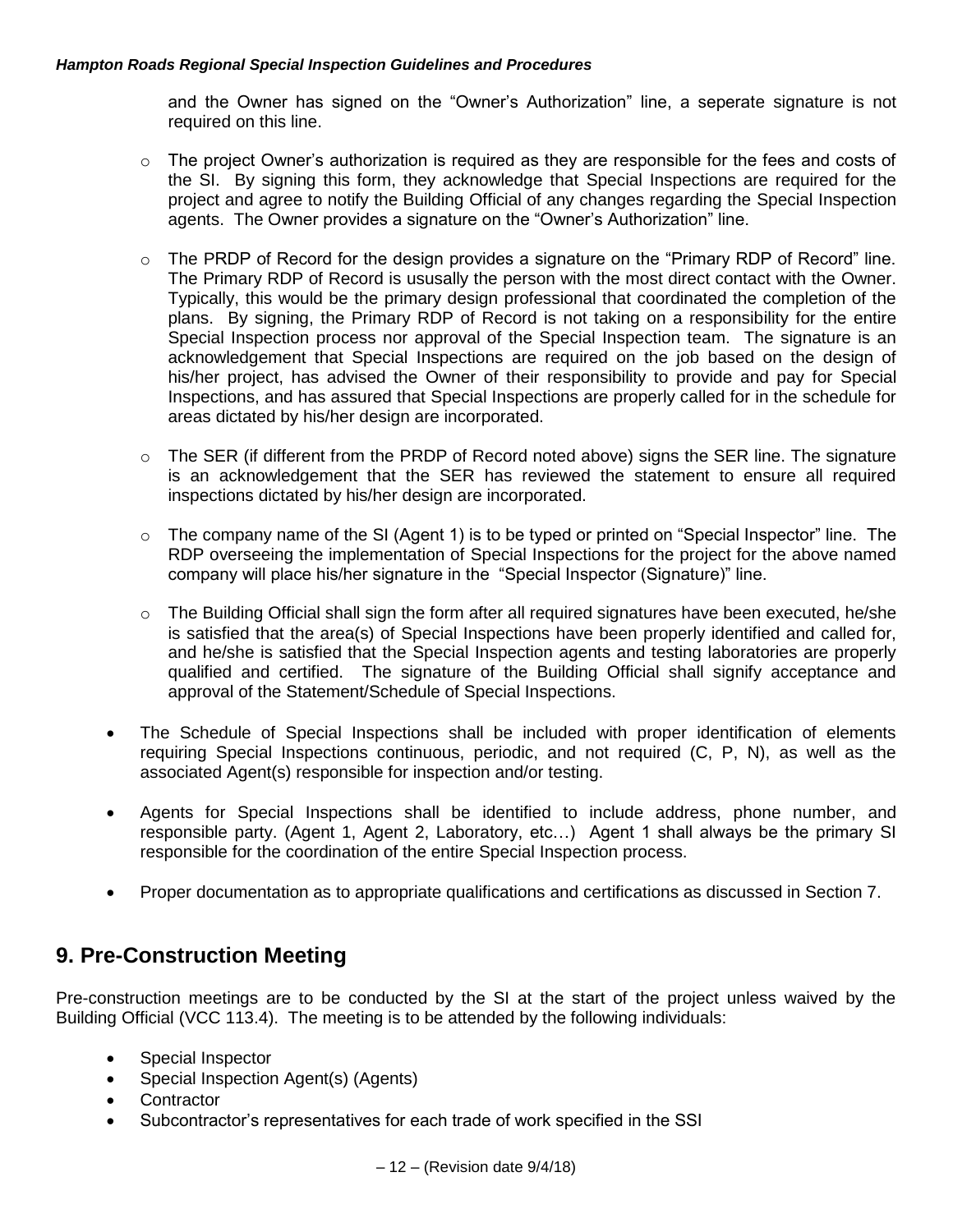The following individuals are to be notified of the pre-construction meeting and are encouraged to attend whenever possible:

- Owner
- RDP(s) of Record for each scope of work specified in the SSI
- Building Official (or his/her designee)

The meeting should provide a forum to review and explain the following:

- Work to be reviewed as specified in the SSI.
- Inspections performed by the Building Official.
- Timely notification required by the Contractor to the SI of when the work is ready for inspections during the course of the work.
- Procedures to document, correct, re-inspect, and complete items found to be non-compliant or deficient.
- Identification of the RDP designated to resolve field deviations and non-compliant items if different from the RDPs responsible for preparing the construction documents.
- Contact information of individuals involved with the project.
- Discussion of the inspections and testing to be performed.
- Proper submission and distribution of reports and supplemental information.
- Discussion of coordination of all work to be performed in accordance with the Contract Documents and that no changes shall be permitted unless authorized and approved in writing by the RDP of Record for the work in question.
- Special Inspections of fabricated items (VCC 1704.2.5, 1704.2.5.1)

A report shall be prepared by the SI indicating that the pre-construction meeting was conducted. The report shall indicate the date and location of the meeting, who attended, and a brief description of the items discussed. A copy of the report shall be distributed as required in Section 9.

## **10. Reports of Special Inspections**

The SI or agent shall provide a report for each inspection according to the standards of ASTM E-329. The SI shall provide copies of inspection reports to the PRDP, SER, Owner, Contractor, and Building Official. The SI shall report deviations from the approved Construction Documents to the appropriate RDP for their resolution before proceeding with the inspection of the deficient work. All inspection and test reports shall be submitted within seven (7) working days of the inspection or test performed. In no case shall inspections be performed by the Building Official that would allow the concealment of work required to be inspected by the SI unless verification has been received that the Special Inspection has been successfully performed.

Special Inspection and testing reports shall indicate that the specified work has been inspected and found to be in compliance with the approved construction documents unless deficiencies are noted. Reports containing deficiencies or non-compliant work shall describe the nature and specific location of the discrepancies.

At the completion of a project, all recorded non-compliant work shall be documented as having been corrected or approved by the RDP(s) of Record or other RDP(s) responsible for any review and approval of deviations or changes from the approved construction documents as appropriate.

Upon request of the Building Official, the SI shall submit a letter indicating completion of a specific area or phase of Special Inspections and testing for a particular construction discipline.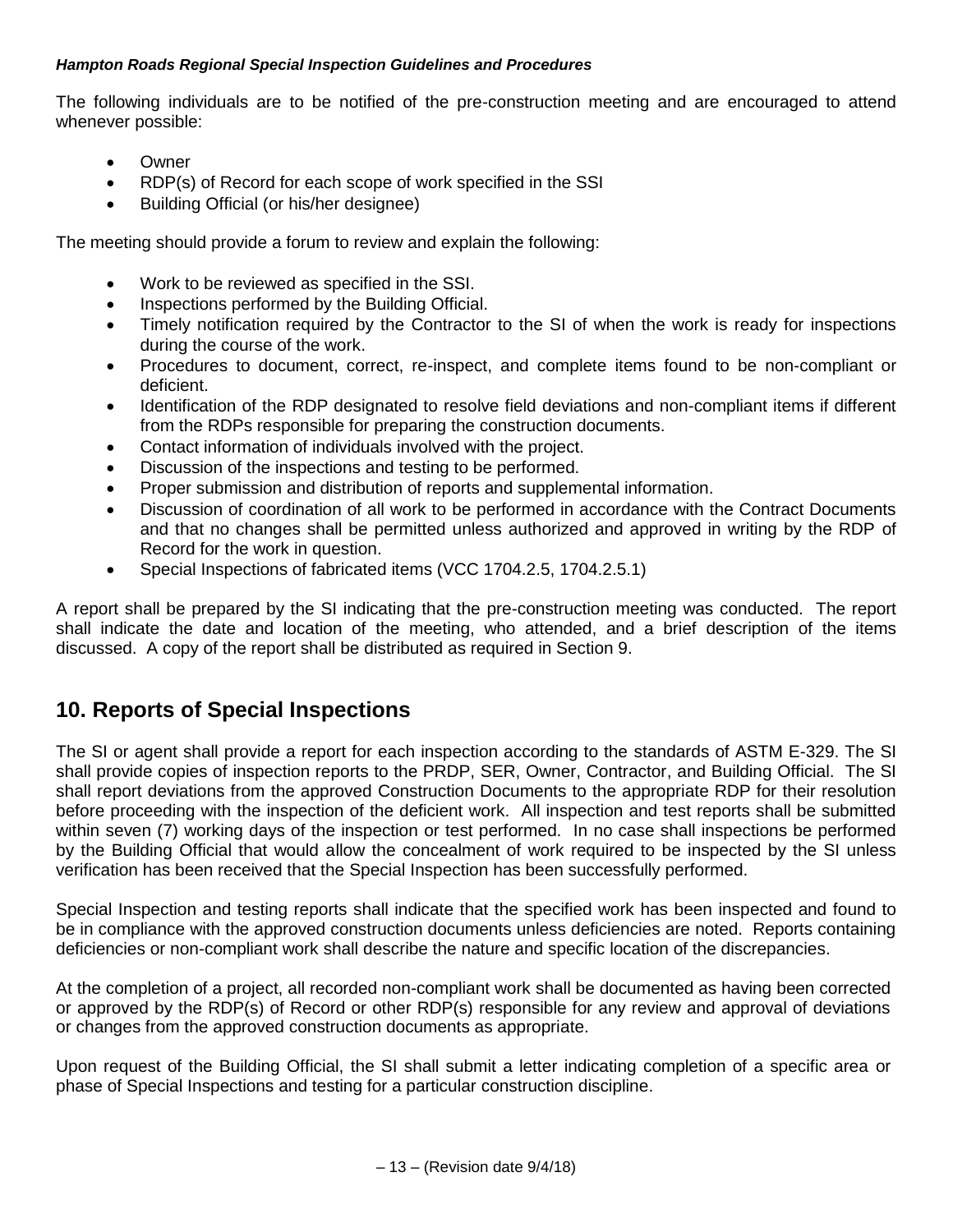## **11. Final Report of Special Inspections**

Upon completion of all Special Inspections and testing specified on the SSI, the SI shall, after review and approval by the appropriate RDP(s), submit a Final Report of Special Inspections, which includes the completed Schedule of Special Inspections, and if applicable, a Fabricator's Certificate of Compliance as required by IBC 1704.2.5.1 to the Building Official for review and approval. **The Building Official's review and approval are required prior to final building inspection approval or issuance of a Certificate of Occupancy.**

## **12. Changes in Design, Construction, and Special Inspection Personnel**

In the event that the members of the Special Inspections Team or the organizations or individuals contracted as agents to the SIs are changed during the course of construction, the *Owner* shall provide a written notification for such change to the Building Official. Such notice shall identify the replacement organization or replacement individual and shall furnish the documentation necessary; including resume and experience to illustrate such organization or individual is qualified for the work required. The Building Official shall approve or deny such replacement. The *Owner* shall then provide a revised Statement of Special Inspections signed by all parties. A new preconstruction meeting with the Design Team, Construction Team, Special Inspection Team, and the replacement organization or a replacement individual must be provided. The *Owner* shall ensure that there is a timely transfer of information and responsibility to the replacement party.

### **13. Referenced Documents**

- 2015 Edition of the Virginia Construction Code that adopts by reference and amends the 2015 Edition of the IBC published by the International Code Council.
- VCC Chapter 35, Referenced Standards
- ASTM E-329, Standard specification for agencies engaged in construction inspection and testing.
- AISC 360, Specification for Structural Steel Buildings.
- TMS 402/ACI 530/ASCE 5, Masonry Standards Joint Committee (MSJC) Code.

## **14. Revisions to this document (including Statement of Special Inspections)**

This document is endorsed by the jurisdictions listed on the cover sheet. Revisions will be made from time to time by this group. The date of such revision will be provided on the cover as well as to the right of the page number at the bottom of all pages of this document. Any unauthorized revision may cause the document not to be accepted by the jurisdictions.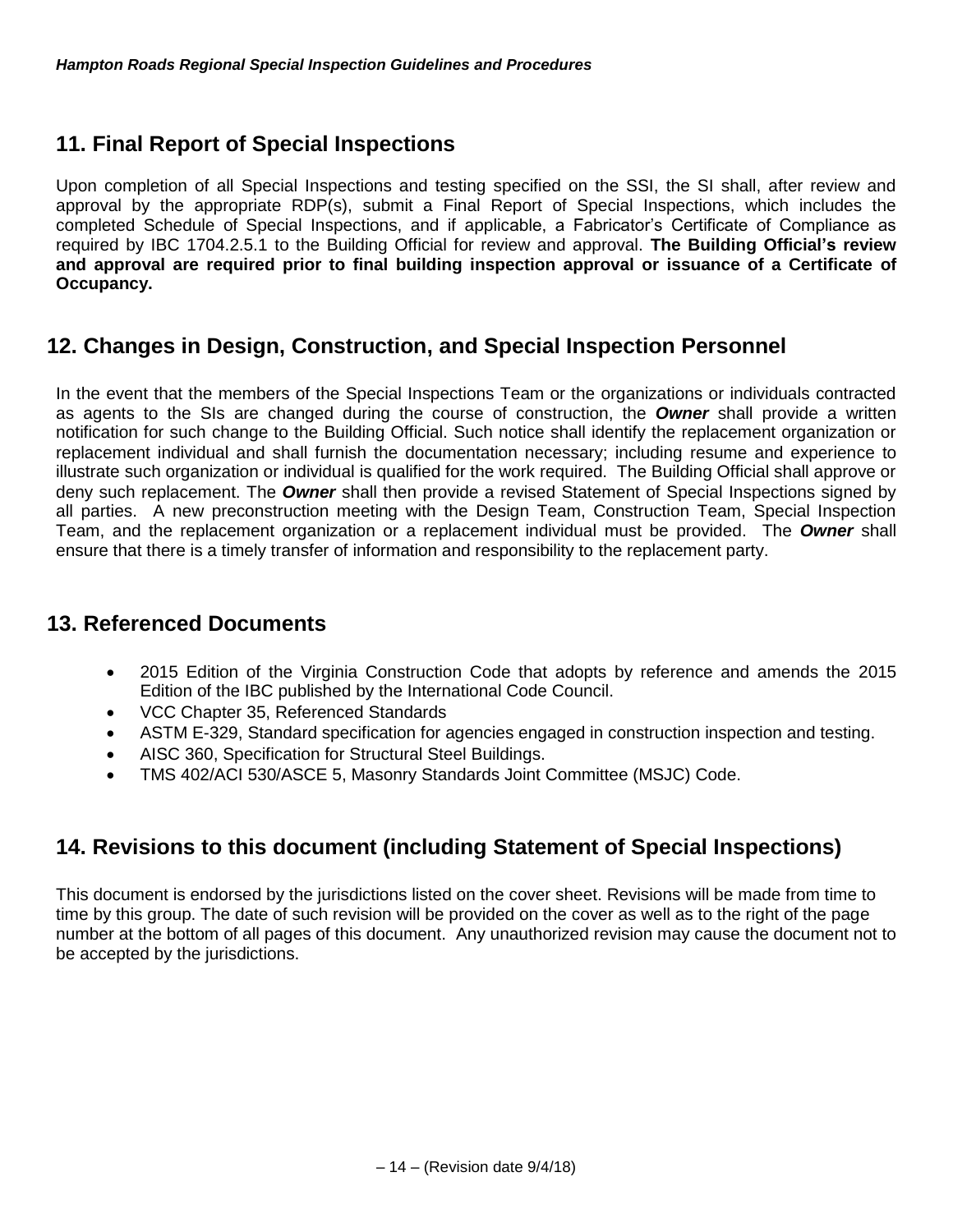**Appendix A**

#### **HAMPTON ROADS AREA STATEMENT OF SPECIAL INSPECTIONS**

| <b>PROJECT</b>        | <b>PERMIT APPLICANT</b>              |
|-----------------------|--------------------------------------|
|                       |                                      |
| PRIMARY RDP OF RECORD | <b>STRUCTURAL ENGINEER OF RECORD</b> |
|                       |                                      |

This Statement of Special Inspections is submitted as a condition for permit issuance in accordance with the International Building Code (IBC) as stated in the Virginia Uniform Statewide Building Code (USBC). It includes a Schedule of Special Inspections applicable to this project as well as the name of the Special Inspector, and the identity of other testing laboratories or agencies intended to be retained for conducting these inspections or tests.

The Special Inspector shall keep records of all inspections, and shall furnish inspection reports to the Building Official, appropriate Registered Design Professional(s) (RDP(s)), Owner and Contractor. All discrepancies shall be brought to the immediate attention of the Contractor for correction. If the discrepancies are not corrected, the discrepancies shall be brought to the attention of the Building Official and appropriate RDP(s). Interim reports shall be submitted to the Building Official, Owner, Contractor, and the appropriate RDP(s) according to the *Hampton Roads Regional Special Inspection Guidelines and Procedures*.

Jobsite safety is solely the responsibility of the contractor. Materials and activities to be inspected are not to include the contractor's equipment and methods used to erect or install the materials listed. **All fees/costs related to the performance of Special Inspections shall be the responsibility of the Owner. Additionally, the undersigned (RDP or SER) are only acknowledging that the items enumerated on the Schedule of Special Inspections are consistent with the required design elements, the applicable sections of the Uniform Statewide Building Code, and their area of expertise.**

| <b>REVIEW, AUTHORIZATION &amp; ACCEPTANCE:</b><br><b>Permit Applicant (General Contractor):</b> | <b>SCHEDULE OF SI PREPARED BY:</b>                           |
|-------------------------------------------------------------------------------------------------|--------------------------------------------------------------|
| Signature / date:                                                                               |                                                              |
| Printed Name:                                                                                   |                                                              |
| <b>Owner's Authorization:</b>                                                                   |                                                              |
| Signature / date:                                                                               |                                                              |
| Printed Name:                                                                                   |                                                              |
| <b>Primary RDP of Record:</b> (Review and Acceptance of Schedule)<br>Signature / date:          | Virginia RDP Seal of SSI Preparer                            |
| Printed Name:                                                                                   |                                                              |
| <b>SER of Record: (Review and Acceptance of Schedule)</b><br>Signature / date:                  | Printed Name of the Preparer of the Schedule (on line above) |
| Printed Name:                                                                                   | <b>Special Inspector:</b>                                    |
| <b>Building Official's Acceptance:</b>                                                          | Signature / date:                                            |
| Signature / date:                                                                               | Printed Name:                                                |
| Printed Name:                                                                                   | SI Company Name:                                             |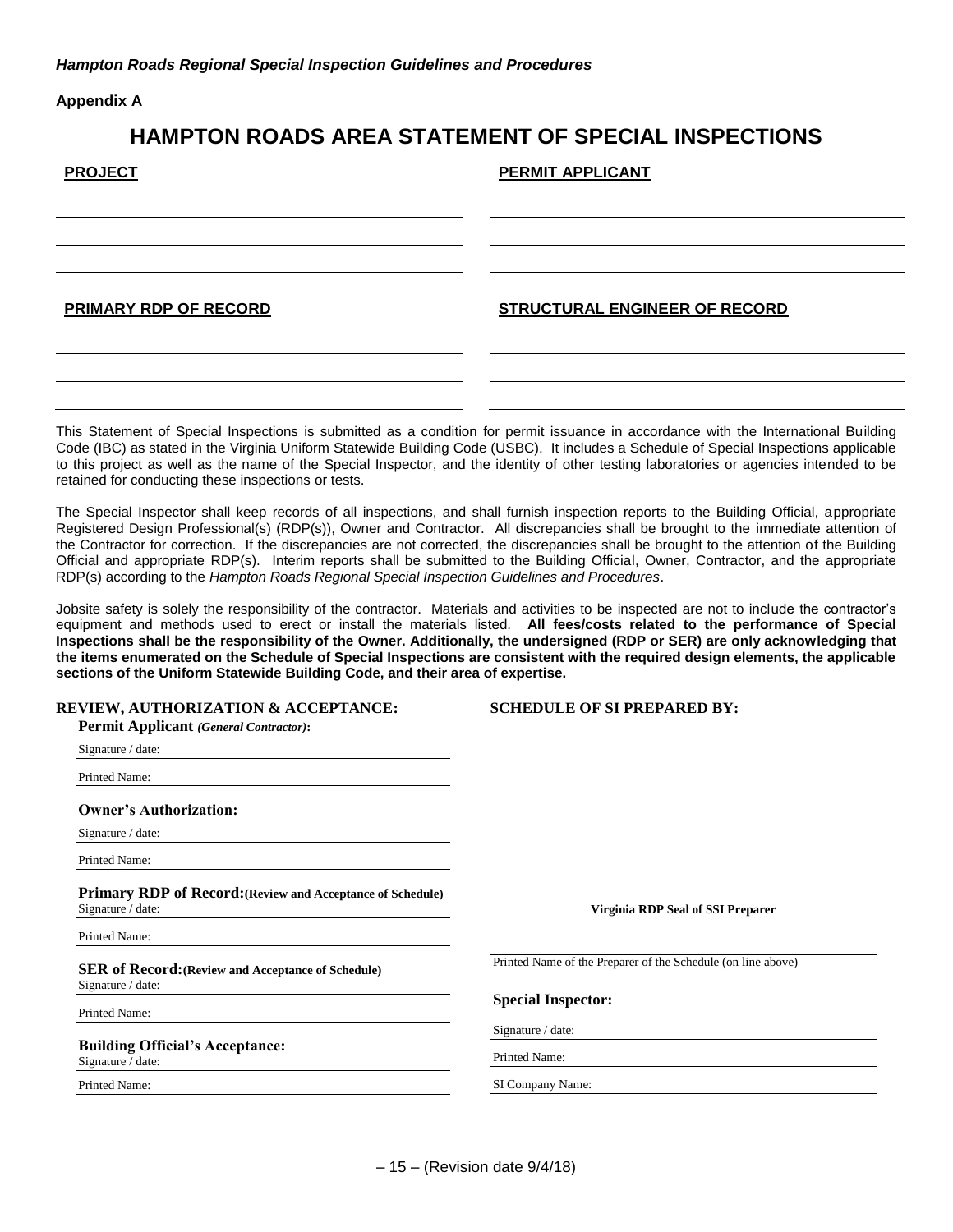## **SCHEDULE OF SPECIAL INSPECTIONS**

|                                                                                                                                 |                                                                                                                                | <b>APPLICABLE TO THIS PROJECT</b> |                                                                                                                    |                        |  |
|---------------------------------------------------------------------------------------------------------------------------------|--------------------------------------------------------------------------------------------------------------------------------|-----------------------------------|--------------------------------------------------------------------------------------------------------------------|------------------------|--|
| <b>MATERIAL/ACTIVITY</b>                                                                                                        | <b>TYPE OF INSPECTION</b>                                                                                                      |                                   | Y/C/P/N<br><b>EXTENT/REFERENCE</b>                                                                                 | <b>AGENT COMPLETED</b> |  |
| <b>GENERAL</b>                                                                                                                  |                                                                                                                                |                                   |                                                                                                                    |                        |  |
| Pre-construction conference                                                                                                     | Meeting with parties listed in Section 6 of HRRSIGP<br>to discuss Special Inspection procedures                                |                                   | Scheduled by SI with the Contractor prior to<br>commencement of work; VCC 113.4                                    | 1, 2, and<br>3         |  |
| <b>EARTHWORK</b>                                                                                                                |                                                                                                                                |                                   |                                                                                                                    |                        |  |
| Site preparation (structure)                                                                                                    | Field testing and inspection                                                                                                   |                                   | Field Review; VCC 1705.6                                                                                           | 2                      |  |
| Fill material (structure)                                                                                                       | Review submittals, field testing and inspection                                                                                |                                   | Field Review; VCC 1705.6                                                                                           | $\overline{2}$         |  |
| Fill compaction (structure)                                                                                                     | In-place density tests, lift thickness                                                                                         |                                   | Field Review; VCC 1705.6                                                                                           | $\overline{2}$         |  |
| Excavation                                                                                                                      | Field inspection and verification of proper depth                                                                              |                                   | Field Review; VCC 1705.6                                                                                           | 2                      |  |
| Foundation sub-grade (structure)                                                                                                | Field inspection of foundation subgrade prior to<br>placement of concrete                                                      |                                   | Field Review; VCC 1705.6                                                                                           | $\overline{2}$         |  |
| <b>DEEP FOUNDATION ELEMENTS</b>                                                                                                 |                                                                                                                                |                                   |                                                                                                                    |                        |  |
| Materials                                                                                                                       | Review product, sizes, and lengths                                                                                             |                                   | Submittal and Field Review; VCC 1705.7, 1705.8,<br>1705.9                                                          | 1                      |  |
| Test piles                                                                                                                      | Monitor driving of test piles                                                                                                  |                                   | Field Review; VCC 1705.8, 1704.9 or 1704.10                                                                        | $\overline{2}$         |  |
| Installation                                                                                                                    | Monitor drilling, placement, plumbness, driving of<br>piles, including recording blows per foot, cut off,<br>and tip elevation |                                   | Field Review; VCC 1705.2, 1705.3, 1705.7                                                                           | 2                      |  |
| Load test                                                                                                                       | Monitor pile load test                                                                                                         |                                   | Field Review; VCC 1705.8, 1704.9 or 1704.10                                                                        | 2                      |  |
| <b>CONCRETE</b>                                                                                                                 |                                                                                                                                |                                   |                                                                                                                    |                        |  |
| Materials                                                                                                                       | Review product supplied versus certificates of<br>compliance and mix design                                                    |                                   | Submittal & Field Review; ACI 318: Ch. 19,<br>26.4.3, 26.4.4; VCC 1705.3, 1903.2, 1908.2,<br>1903.4                | $\mathbf{1}$           |  |
| Installation of reinforcing steel, including<br>welding, as well as prestress tendons, anchor<br>bolts, and fiber-reinforcement | Field inspection of placement                                                                                                  |                                   | Submittal and Field Review; ACI 318: Ch. 20,<br>25.2, 25.3, 26.5.1-26.5.3; AWS D1.4; VCC<br>1705.3, 1901.3, 1908.4 | 1 and 2                |  |
| Formwork installation                                                                                                           | Field inspection                                                                                                               |                                   | Field Review; ACI 318; VCC 1705.3                                                                                  | $\mathbf{1}$           |  |
| Concreting operations and placement                                                                                             | Field inspection of placement/sampling                                                                                         |                                   | Field Review; ACI 318: 26.5.2, 26.12.3; ASTM C<br>172, C 31; VCC 1705.3, 1908.6, 1908.7, 1908.8,<br>1908.10        | $\overline{2}$         |  |
| Concrete curing                                                                                                                 | Field inspection of curing process                                                                                             |                                   | Field Review; ACI 318: 26.5.3, 26.5.4; VCC<br>1705.3, 1908.9                                                       | 1 and 2                |  |
| Concrete strength                                                                                                               | Evaluation of concrete strength                                                                                                |                                   | Laboratory Testing; ACI 318: 26.12; VCC 1705.3                                                                     | $\overline{2}$         |  |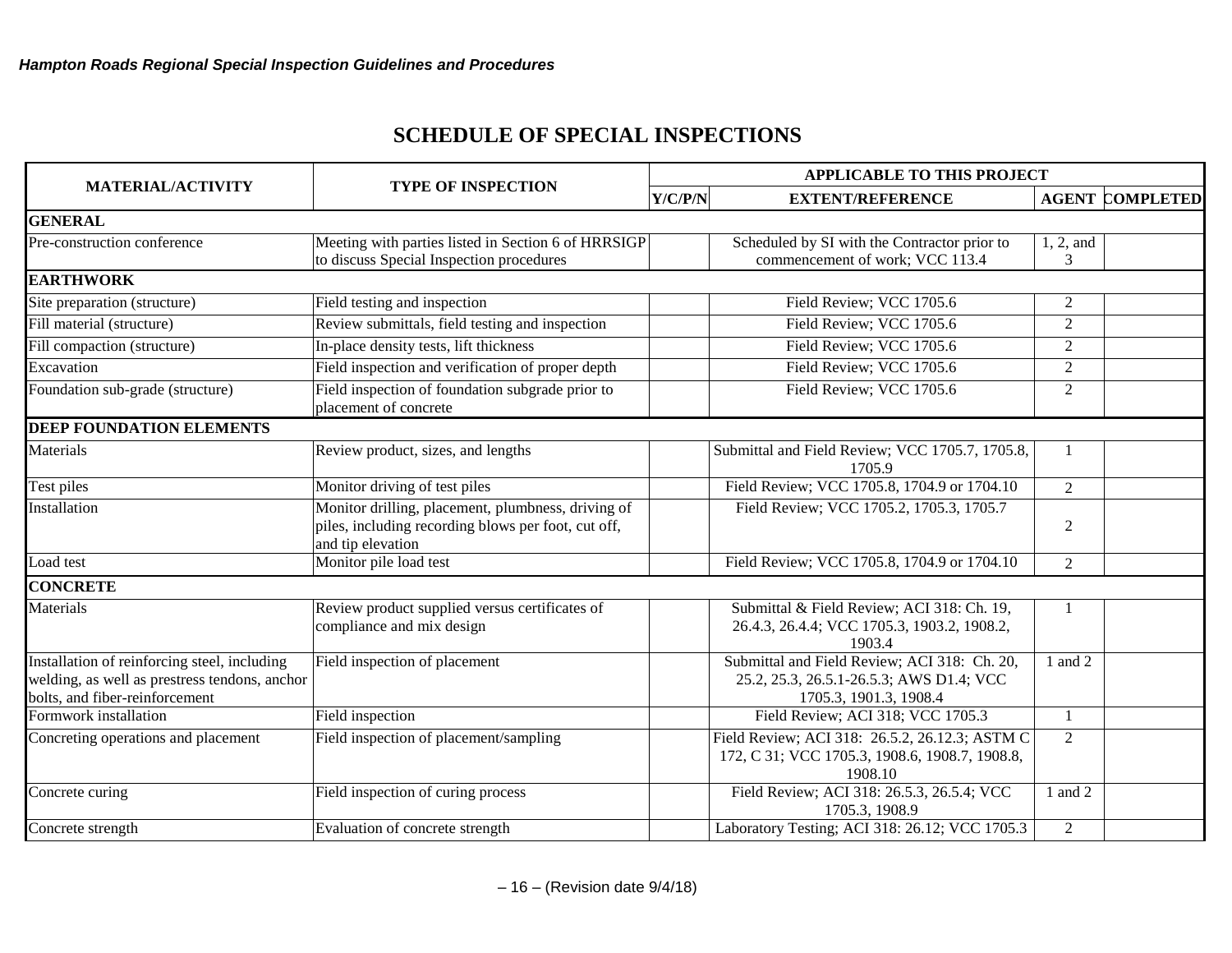|                                                         |                                                                                                                                                      | <b>APPLICABLE TO THIS PROJECT</b> |                                                                                  |                |                        |
|---------------------------------------------------------|------------------------------------------------------------------------------------------------------------------------------------------------------|-----------------------------------|----------------------------------------------------------------------------------|----------------|------------------------|
| <b>MATERIAL/ACTIVITY</b>                                | <b>TYPE OF INSPECTION</b>                                                                                                                            | Y/C/P/N                           | <b>EXTENT/REFERENCE</b>                                                          |                | <b>AGENT COMPLETED</b> |
| Application of forces for prestressed<br>concrete       | Field inspection                                                                                                                                     |                                   | Field Review; ACI 318: 26.10.2 (c); VCC 1705.3                                   | $\mathbf{1}$   |                        |
| Grouting of prestress tendons                           | Field inspection                                                                                                                                     |                                   | Field Review; ACI 318: 19.4.1, 20.6.4,<br>26.13.3.2(b); VCC 1705.3               | $\overline{2}$ |                        |
| PRECAST CONCRETE                                        |                                                                                                                                                      |                                   |                                                                                  |                |                        |
|                                                         | Verify fabrication/quality control procedures In-plant inspection of fabrication/quality control<br>procedures**                                     |                                   | Submittal or Field Review; VCC 1705.3                                            | 1              |                        |
| Erection and installation                               | Review submittals and as-built assemblies; Field<br>inspection of in-place precast                                                                   |                                   | Submittal and Field Review; ACI 318; VCC Table<br>1705.3                         | $\mathbf{1}$   |                        |
| <b>MASONRY (Level)</b><br><b>Building Risk Category</b> |                                                                                                                                                      |                                   |                                                                                  |                |                        |
| Materials                                               | Review of products supplied versus certificate of<br>compliance and material submitted                                                               |                                   | Submittal & Field Review; ACI 530/ASCE 5;<br>ACI 530.1/ASCE 6; VCC 1705.4, 1709  | 1              |                        |
| Strength                                                | Testing/review of strength                                                                                                                           |                                   | Submittal & Field Review; ACI 530/ASCE 5;<br>ACI 530.1/ASCE 6; VCC 1705.4, 2105. | $\overline{2}$ |                        |
| Mortar and Grout                                        | Inspection of proportioning and mixing. Placement<br>of mortar only.                                                                                 |                                   | Submittal & Field Review; VCC 1705.4;<br>ACI 530/ASCE 5; ACI 530.1/ASCE 6        | $\overline{2}$ |                        |
| Grout placement, including prestressing<br>grout        | Verification to ensure compliance                                                                                                                    |                                   | Field Review; VCC 1705.4; ACI 530/ASCE 5;<br>ACI 530.1/ASCE 6                    | $\overline{2}$ |                        |
| Grout space                                             | Verification to ensure compliance                                                                                                                    |                                   | Field Review; VCC 1705.4; ACI 530/ASCE 5;<br>ACI 530.1/ASCE 6; TMS 602           | $\overline{2}$ |                        |
| Mortar, grout, and prism specimens                      | <b>Observe Preparation</b>                                                                                                                           |                                   | Field Review; VCC 1705.4, ACI 530.1; ASCE 6                                      | $\overline{2}$ |                        |
| Reinforcement, prestressing tendons, and<br>connections | Inspect condition, size, location, and spacing                                                                                                       |                                   | Field Review; VCC 1705.4; ACI 530/ASCE 5;<br>ACI 530.1/ASCE 6                    | 1              |                        |
| Welding of reinforcing bars                             | Inspection and testing of welds                                                                                                                      |                                   | Field Review; VCC 1705.3.1, 1705.4;<br>ACI 530/ASCE 5; ACI 530.1/ ASCE 6         | $\overline{2}$ |                        |
| Prestressing force                                      | Verify application and measurement                                                                                                                   |                                   | Field Review; VCC 1705.4; ACI 530/ASCE 5;<br>ACI 530.1/ASCE 6                    | $\mathbf{1}$   |                        |
| Protection                                              | Inspect procedures for protection during cold and<br>hot weather                                                                                     |                                   | Field Review; VCC 1705.4; ACI 530/ASCE 5;<br>ACI 530.1/ASCE 6                    | 1 and $2$      |                        |
| Anchorage                                               | Inspection of anchorages                                                                                                                             |                                   | Field Review; VCC 1705.4; ACI 530.1/ASCE 6;<br>ACI 530/ASCE 5                    | $\mathbf{1}$   |                        |
| Masonry installation                                    | Inspection of placement of masonry and joints                                                                                                        |                                   | Field Review; VCC 1705.4; ACI 530/ASCE 5;<br>ACI 530.1/ASCE 6                    | 1 and 2        |                        |
| <b>STRUCTURAL STEEL</b>                                 |                                                                                                                                                      |                                   |                                                                                  |                |                        |
|                                                         | Verify fabrication/quality control procedures In-plant inspection of fabrication/quality control<br>procedures** or submit Certificate of Compliance |                                   | Submittal or Field Review; VCC 1704.2.5,<br>1704.2.5.1, 1705.2                   | 1              |                        |
| Bolts, nuts, and washers - materials                    | Material identification markings;<br>Review of Certificate of Compliance                                                                             |                                   | Submittal & Field Review; VCC 1705.2.1, 1706;<br>ASTM; AISC 360, Section A3.3    | $\mathbf{1}$   |                        |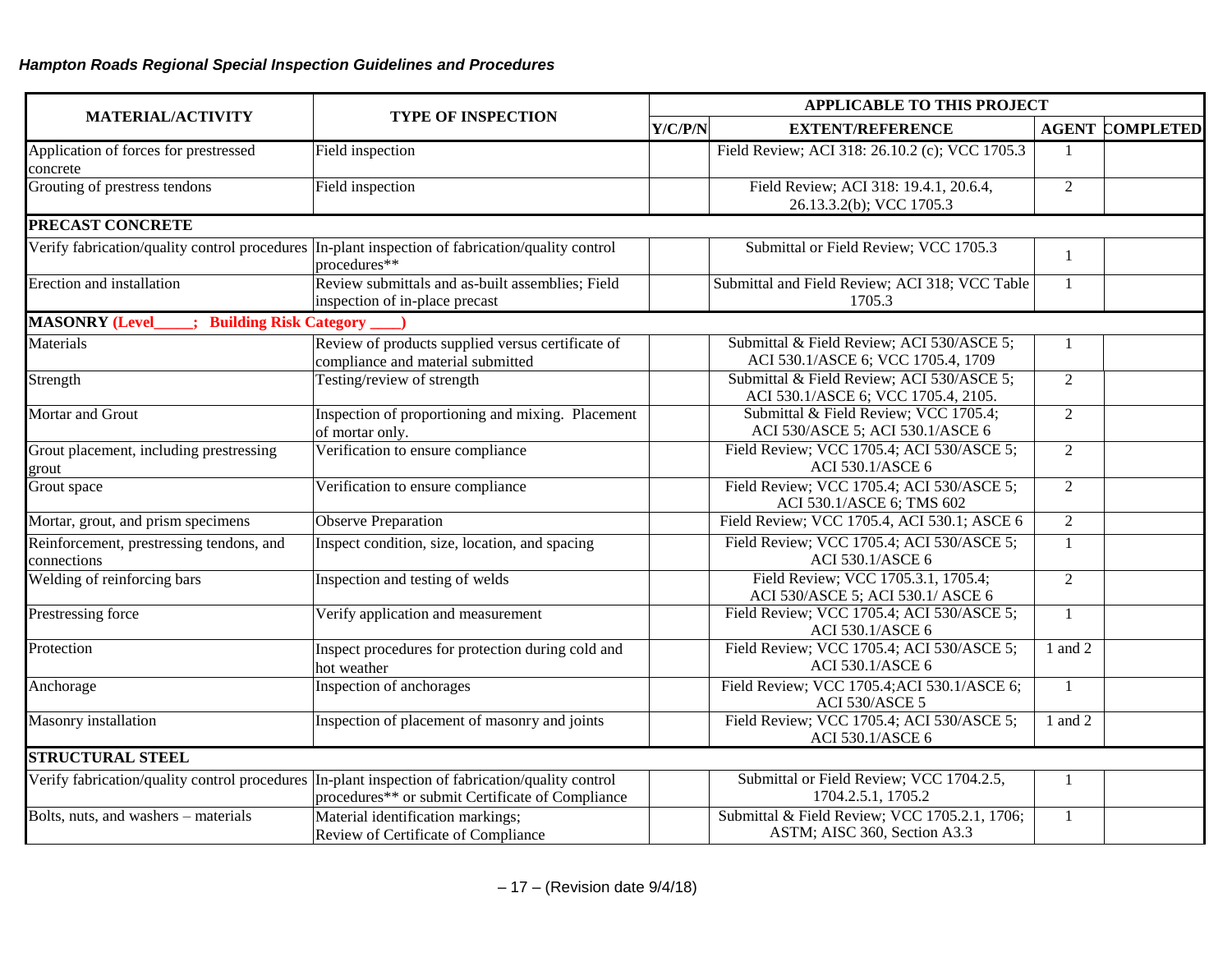$\sim$ 

|                                                                  | <b>TYPE OF INSPECTION</b><br>Y/C/P/N                                                                                                      |  | <b>APPLICABLE TO THIS PROJECT</b>                                                     |                |                        |  |
|------------------------------------------------------------------|-------------------------------------------------------------------------------------------------------------------------------------------|--|---------------------------------------------------------------------------------------|----------------|------------------------|--|
| <b>MATERIAL/ACTIVITY</b>                                         |                                                                                                                                           |  | <b>EXTENT/REFERENCE</b>                                                               |                | <b>AGENT COMPLETED</b> |  |
| Bolts, nuts, washers - installation                              | Inspection of in-place high-strength bolts, snug-tight<br>joints, pre-tensioned and bearing type, and slip                                |  | Submittal & Field Review; VCC 1705.2.1, 2204.2;<br>AISC 360 Section M2.5              | 1 or 2         |                        |  |
|                                                                  | critical connections                                                                                                                      |  |                                                                                       |                |                        |  |
| Structural steel - materials                                     | Material identification markings and review of<br>Certificate of Compliance                                                               |  | Submittal & Field Review; VCC 1705.2.1, 1706;<br>ASTM A6, A568; AISC 360 Section A3.1 | $\mathbf{1}$   |                        |  |
| Structural steel details - installation                          | Inspection of member locations, structural details for<br>bracing, connections, and stiffening                                            |  | Submittal & Field Review; VCC 1705.2.1,<br>1705.2.2, AISC 360                         | 1 and 2        |                        |  |
| Open-web steel joists and joist girders -<br>installation        | Inspection of end connections and bridging                                                                                                |  | Submittal & Field Review; VCC 1705.2.3                                                | 1 and 2        |                        |  |
|                                                                  | Weld filler materials and welder certification Review of identification markings, certificate of<br>compliance, and welder certifications |  | Submittal & Field Review; ASTM; AISC 360 A3.5                                         | $\mathbf{1}$   |                        |  |
| Welds                                                            | Inspection and testing of welds                                                                                                           |  | Field Review; VCC 1705.2, 2204.1;<br>AWS D1.1, D1.3                                   | $\overline{2}$ |                        |  |
| Cold-formed metal deck - materials                               | Review of identification marking manufacturer's<br>certified test results                                                                 |  | Submittal & Field Review; VCC 1705.2.2; ASTM                                          | $\mathbf{1}$   |                        |  |
| Cold-formed metal deck - installation                            | Review laps and welds                                                                                                                     |  | Submittal & Field Review; IBC 1705.2.2,<br><b>AWS D1.3</b>                            | 1 and 2        |                        |  |
| Cold-formed light frame construction -<br>welds                  | Review welding operation                                                                                                                  |  | Field Review; VCC 1705.11, 1705.11.2, 1705.11.3                                       | $\overline{2}$ |                        |  |
| Cold form light frame construction wind<br>resistance – screws   | Review screw attachment bolting, anchoring hold<br>downs, bracing, diaphragms, struts                                                     |  | Field Review; VCC 1705.11, 1705.11.2, 1705.11.3                                       | -1             |                        |  |
| Cold-formed steel trusses spanning 60' or<br>greater             | Inspection of temporary and permanent<br>restraints/bracing                                                                               |  | Submittal & Field Review; VCC 1705.2.4                                                | 1              |                        |  |
| <b>WOOD</b>                                                      |                                                                                                                                           |  |                                                                                       |                |                        |  |
| Verify fabrication/quality control procedures                    | In-plant inspection of fabrication/quality control<br>procedures** or submit Certificate of Compliance                                    |  | Submittal or Field Review; VCC 1704.2.5,<br>1704.2.5.1, 1705.5                        | -1             |                        |  |
| Metal plate connected wood/metal trusses<br>spanning 60' or more | Review approved submittal and installation of<br>restraint/bracing                                                                        |  | Submittal & Field Review; VCC 1704.2.5,<br>1704.2.5.1, 1705.5, 1705.5.2               | $\mathbf{1}$   |                        |  |
| Joist Hangers - Materials/Installation                           | Review manufacturer's material and test standards,                                                                                        |  | Field Review; ASTM D 1761                                                             | 1              |                        |  |
| High-Load Diaphragms - Installation                              | Review submittal and as-built assemblies; Inspection                                                                                      |  | Submittal & Field Review; VCC 1705.5, 1705.5.1                                        |                |                        |  |
|                                                                  | of sheathing, framing size, nail and staple diameter<br>and length, number of fastener lines, and fastener<br>spacing.                    |  |                                                                                       | -1             |                        |  |
| Wood Shear Walls - installation                                  | Review nailing, bolting, anchoring, fastening,<br>diaphragms, struts, braces, and hold downs when<br>fasteners are $<$ 4" on center.      |  | Field Review; VCC 1705.11.1                                                           | $\mathbf{1}$   |                        |  |

÷.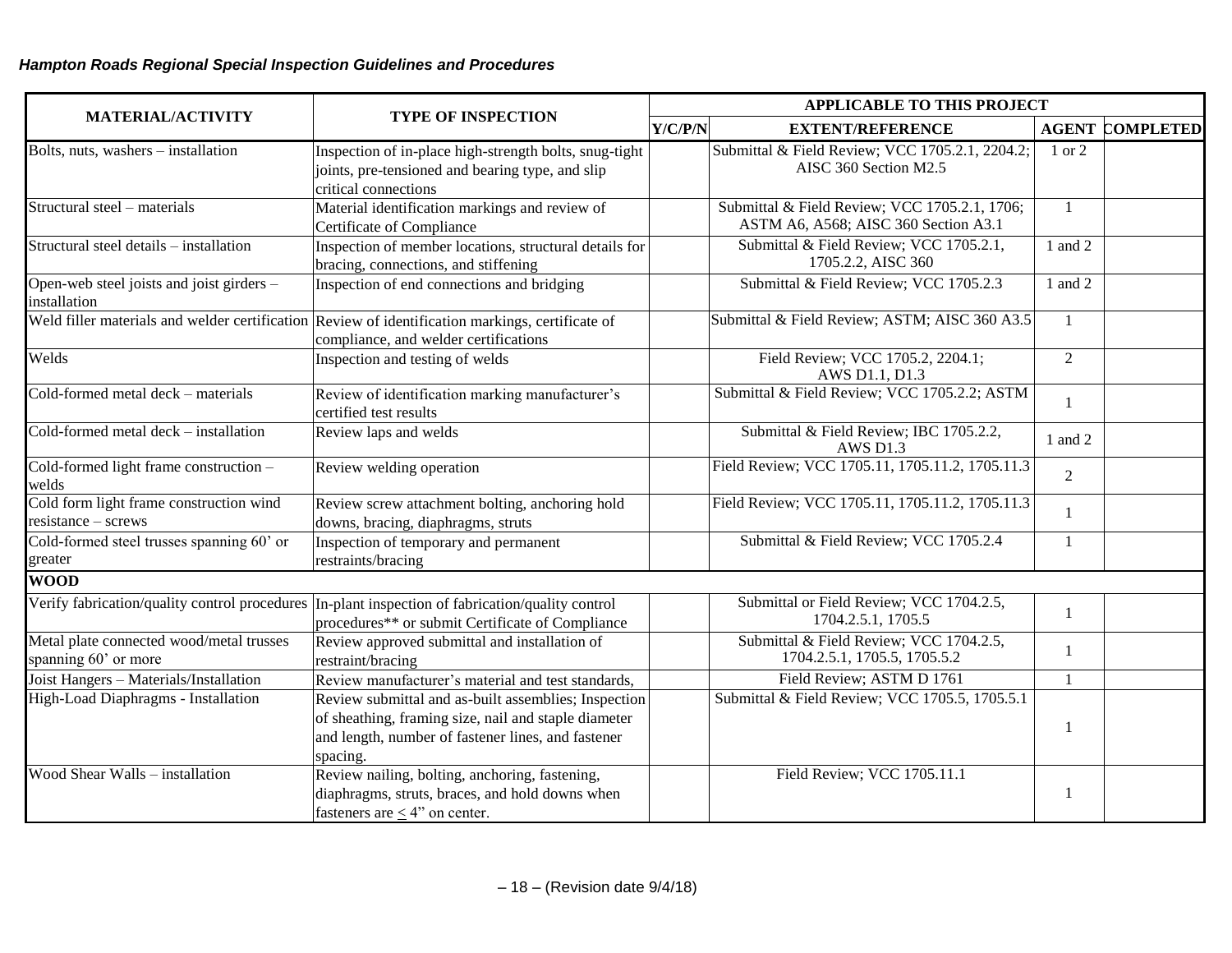|                                                      |                                                                                                                                                    | <b>APPLICABLE TO THIS PROJECT</b> |                                                                                                  |                        |  |
|------------------------------------------------------|----------------------------------------------------------------------------------------------------------------------------------------------------|-----------------------------------|--------------------------------------------------------------------------------------------------|------------------------|--|
| <b>MATERIAL/ACTIVITY</b>                             | <b>TYPE OF INSPECTION</b>                                                                                                                          | Y/C/P/N                           | <b>EXTENT/REFERENCE</b>                                                                          | <b>AGENT COMPLETED</b> |  |
| <b>MAIN WIND FORCE RESISTING SYSTEM</b>              |                                                                                                                                                    |                                   |                                                                                                  |                        |  |
| Wind requirements                                    | Review of the system components and installation<br>for wood construction, cold-formed steel light frame<br>construction, components, and cladding |                                   | Submittal & Field Review; VCC 1609.1.2,<br>1704.6.2, 1705.11, 1709                               | $\mathbf{1}$           |  |
| <b>SEISMIC FORCE RESISTING SYSTEMS</b>               |                                                                                                                                                    |                                   |                                                                                                  |                        |  |
| Seismic requirements                                 | Review of the designated seismic systems and<br>seismic force resistance systems                                                                   |                                   | Submittal & Field Review; VCC 1613, 1704.6.1,<br>1705.12, 1705.13; ASCE 7                        | 1                      |  |
| <b>SMOKE CONTROL</b>                                 |                                                                                                                                                    |                                   |                                                                                                  |                        |  |
| Special Inspection of smoke control systems          | Leakage testing and recording of device location;<br>pressure difference testing, flow measurement and<br>detection, and control verification      |                                   | Field Review; VCC 1705.18, 1705.18.1, 1705.18.2                                                  | 3                      |  |
|                                                      | SPRAYED FIRE RESISTIVE MATERIAL, FIRE RESISTANT PENETRATIONS; JOINTS, MASTIC AND INTERMESCENT FIRE RESISTANT COATING                               |                                   |                                                                                                  |                        |  |
| Structural member surface conditions                 | Field review of surface conditions prior to<br>application                                                                                         |                                   | AWCI 12-B; VCC 1705.14, 1705.14.1, 1705.14.2                                                     | $\mathbf{2}$           |  |
| Application/thickness/density/bond strength          | Field review of application operations, thickness,<br>and density                                                                                  |                                   | ASTM E605, AWCI 12-B; VCC 1705.14.1,<br>1705.14.2, 1705.14.3, 1705.14.4, 1705.14.5,<br>1705.14.6 | 2                      |  |
|                                                      | Mastic & Intumescent Fire Resistant Coating Field review of application operations and thickness                                                   |                                   | AWCI 12-B; VCC 1705.15                                                                           | $\overline{2}$         |  |
| <b>EXTERIOR INSULATION AND FINISH SYSTEMS (EIFS)</b> |                                                                                                                                                    |                                   |                                                                                                  |                        |  |
| Application                                          | Field Review of application/installation                                                                                                           |                                   | ASTM E2570, VCC 1705.16                                                                          | $\overline{2}$         |  |
| <b>SPECIAL CASES</b>                                 |                                                                                                                                                    |                                   |                                                                                                  |                        |  |
| <b>Retaining Walls</b>                               | Field review of installation of pre-manufactured<br>structural components                                                                          |                                   | Field Review; VCC 113.4, 1705.1.1                                                                | 1 or 2                 |  |
| Sprinkler system hangers/supports                    | Field review of placement and anchorage                                                                                                            |                                   | Field Review; VCC 903.3.1.1, 1705.1.1;<br>NFPA 13: 9.2                                           | 1 or 2                 |  |
| <b>Alternative Materials and Systems</b>             | As requested by Building Official, review system<br>and installation                                                                               |                                   | VCC 113.4, 1705.1.1                                                                              | 1 or 2<br>or 3         |  |
| <b>INSPECTION AGENTS</b>                             | <b>FIRM</b>                                                                                                                                        |                                   | <b>ADDRESS</b>                                                                                   | <b>TELEPHONE</b>       |  |
| 1. Special Inspector:                                |                                                                                                                                                    |                                   |                                                                                                  |                        |  |
| 2. Materials and Testing Laboratory:                 |                                                                                                                                                    |                                   |                                                                                                  |                        |  |
| Special Inspector Smoke Control System:              |                                                                                                                                                    |                                   |                                                                                                  |                        |  |
| 4. (Additional Agents)                               |                                                                                                                                                    |                                   |                                                                                                  |                        |  |

Note: \* The Qualifications of the Special Inspector and Testing Laboratories are subject to the Approval of the Building Official.

\*\* Inspection of quality control procedures required only if fabricator is not regularly inspected by an Approved independent inspection agency.

\*\*\*For construction projects in seismic regions, the Schedule of Special Inspections shall be expanded to include Architectural, Mechanical, and Electric components, as well as Storage Racks and Isolation Systems. Items in VCC Section 1705.12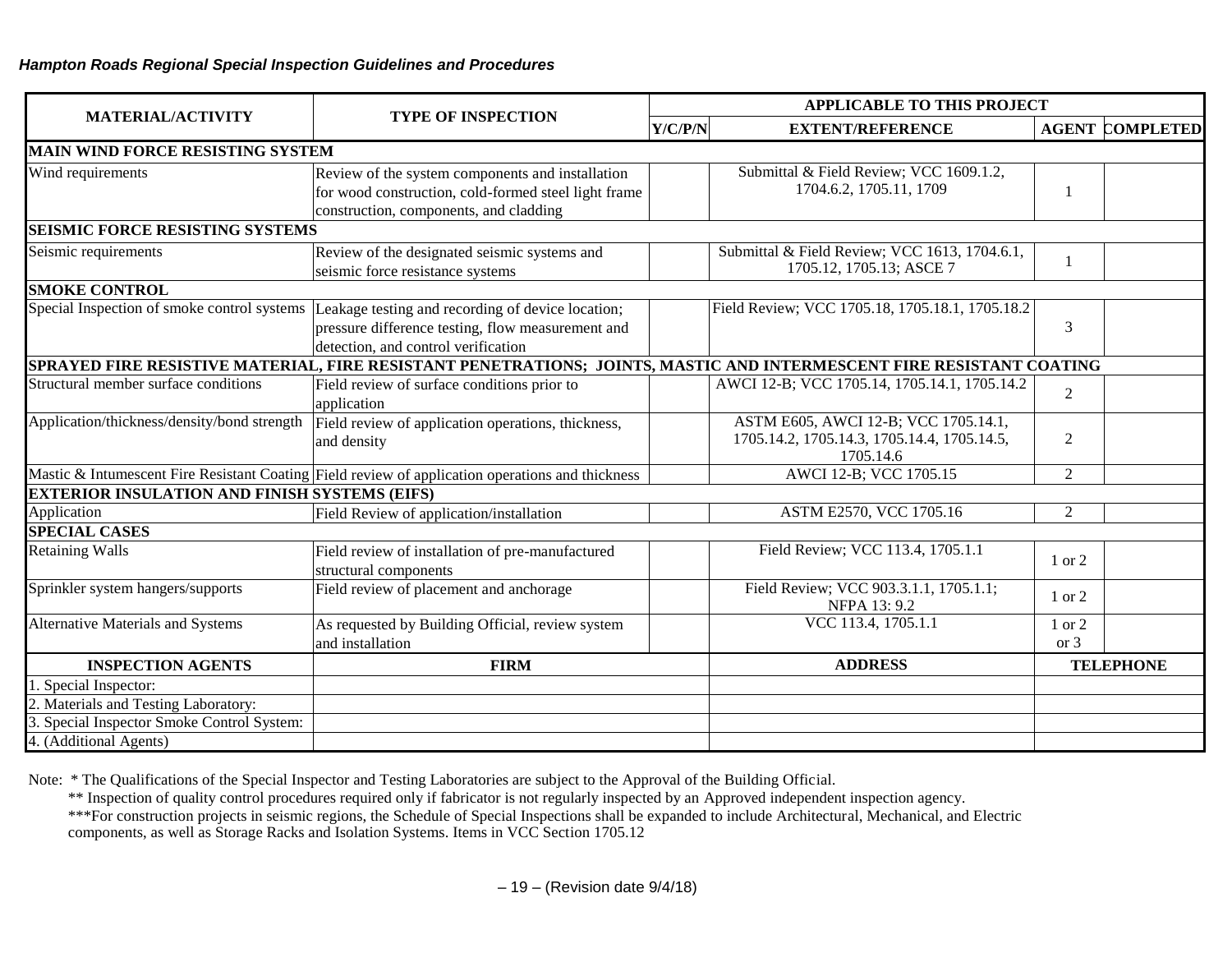## **FINAL REPORT OF SPECIAL INSPECTIONS**

| <b>PROJECT</b>               | <b>PERMIT APPLICANT</b>              |
|------------------------------|--------------------------------------|
|                              |                                      |
| <b>PRIMARY RDP OF RECORD</b> | <b>STRUCTURAL ENGINEER OF RECORD</b> |
|                              |                                      |

To the best of my information, knowledge, and belief, the Special Inspections required for this project, and itemized in the Statement of Special Inspections submitted for permit, have been completed. Attached to this final report are the Certificates of Compliance for shop fabricated load bearing members and assemblies. (Include this statement only if applicable).

Interim reports submitted prior to this final report, and numbered \_\_\_\_\_\_\_\_ to \_\_\_\_\_\_\_\_, form a basis for, and are to be considered an integral part of this final report.

Respectfully submitted,

\_\_\_\_\_\_\_\_\_\_\_\_\_\_\_\_\_\_

**Signature** 

Date **Date** and the contract of the contract of the contract of the contract of the contract of the contract of the contract of the contract of the contract of the contract of the contract of the contract of the contract o

\_\_\_\_\_\_\_\_\_\_\_\_\_\_\_\_\_\_\_\_\_\_\_\_\_\_\_\_\_\_\_\_\_\_\_\_\_\_\_\_\_\_\_\_\_\_\_ Type or Print Name **(Agent 1)**

\_\_\_\_\_\_\_\_\_\_\_\_\_\_\_\_\_\_\_\_\_\_\_\_\_\_\_\_\_\_\_\_\_\_\_\_\_\_\_\_\_\_\_\_\_\_\_\_

**Seal of SI**

**Upon completion of all Special Inspections and testing, the SI shall submit a Final Report of Special Inspections to Building Official for review and approval. The Building Official review and approval is required prior to final building inspection approval or issuance of a Certificate of Occupancy.**